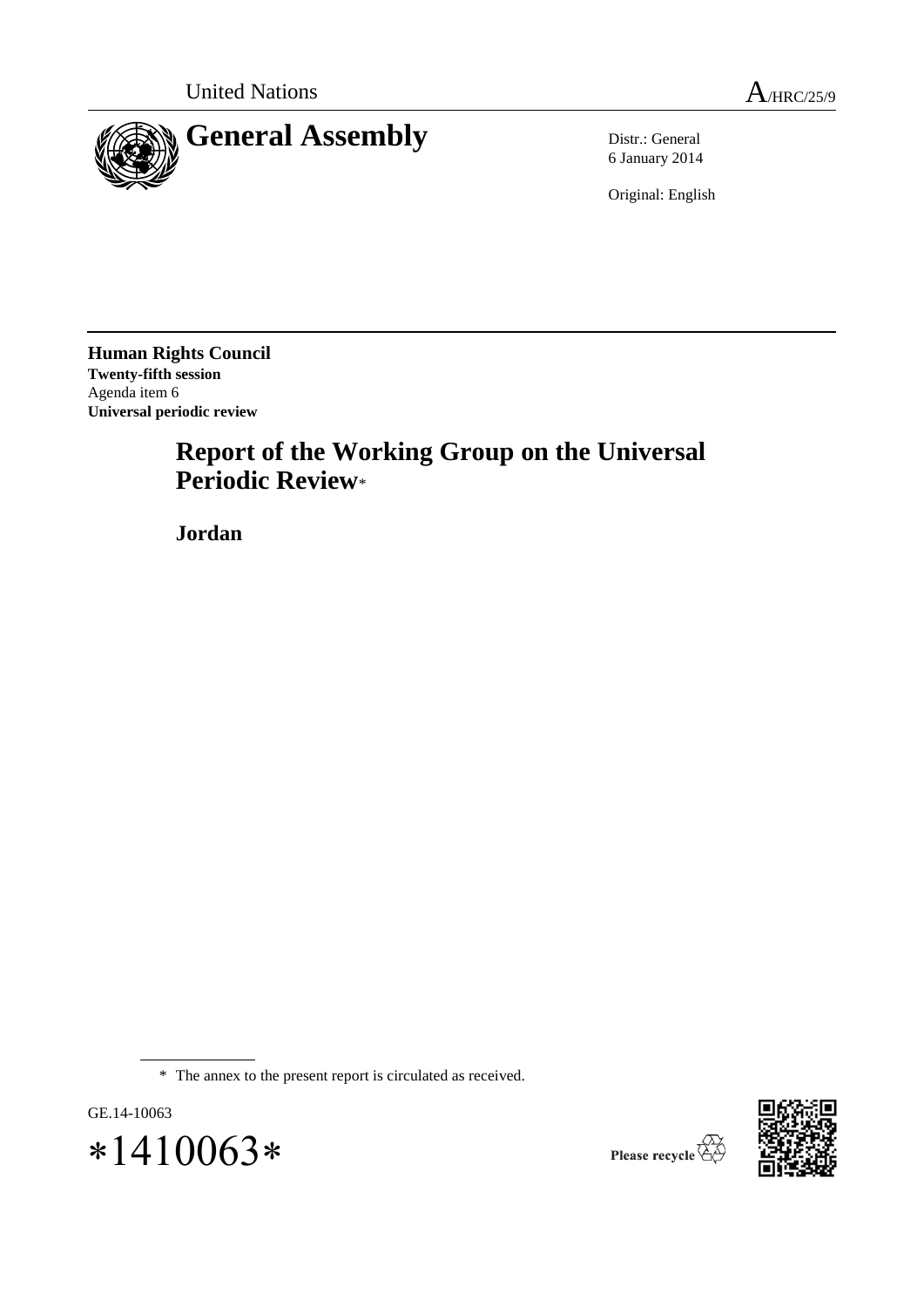# Contents

|       |           | Paragraphs | Page |
|-------|-----------|------------|------|
|       |           | $1 - 4$    | 3    |
| Ι.    |           | $5 - 117$  | 3    |
|       | A.        | $5 - 25$   | 3    |
|       | <b>B.</b> | $26 - 117$ | 6    |
| Н.    |           | 118–121    | 15   |
| Annex |           |            |      |
|       |           |            | 26   |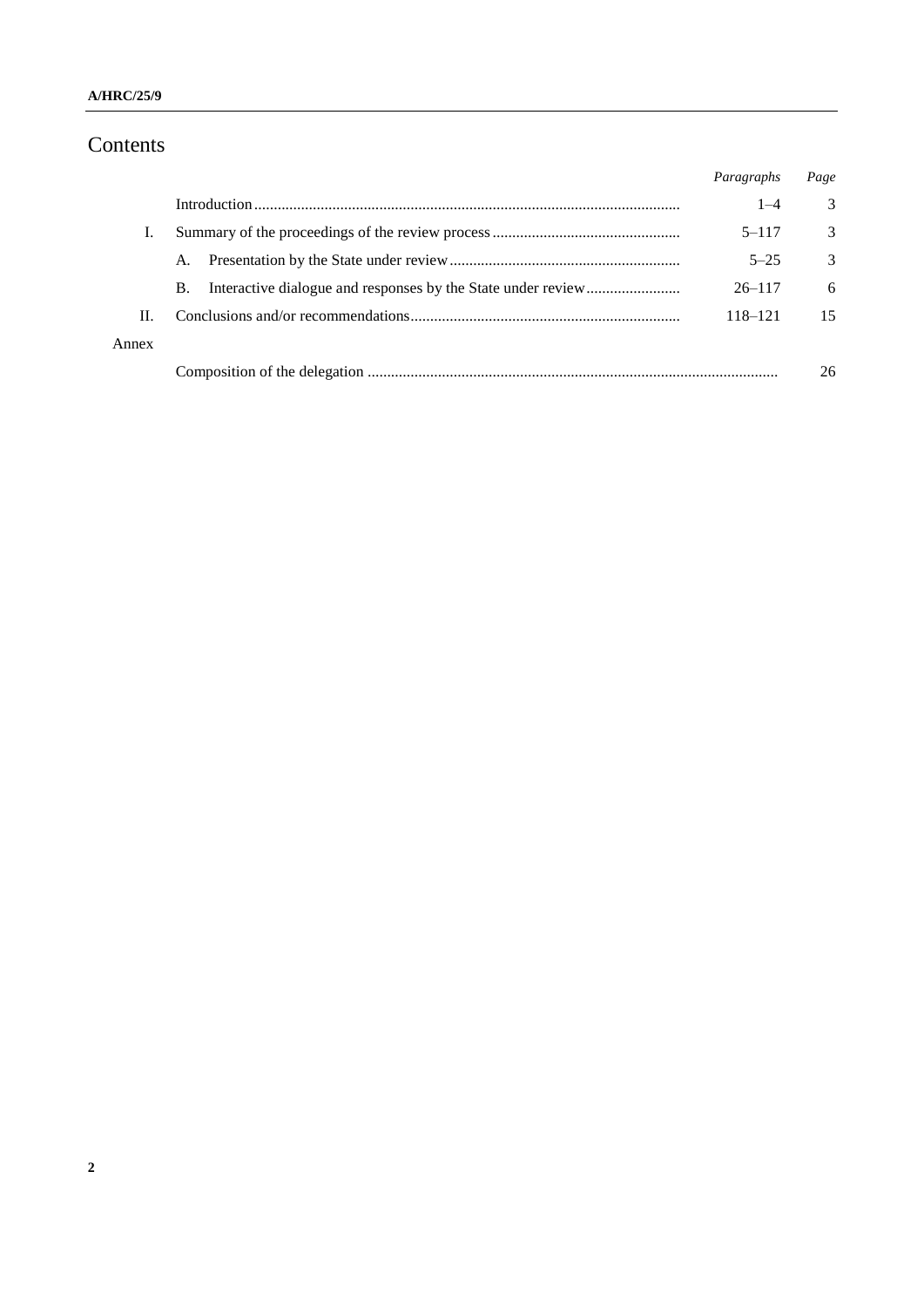## **Introduction**

1. The Working Group on the Universal Periodic Review, established in accordance with Human Rights Council resolution 5/1 of 18 June 2007, held its seventeenth session from 21 October to 1 November 2013. The review of Jordan was held at the 7th meeting on 24 October 2013. The delegation of Jordan was headed by H.E. Dr. Mohammad Hussein Al Momani, Minister of State for Media Affairs and Communications. At its 14th meeting, held on 31 October 2013, the Working Group adopted the report on Jordan.

2. On 14 January 2013, the Human Rights Council selected the following group of rapporteurs (troika) to facilitate the review of Jordan: Libya, Montenegro and Thailand.

3. In accordance with paragraph 15 of the annex to resolution 5/1 and paragraph 5 of the annex to resolution 16/21, the following documents were issued for the review of Jordan:

(a) A national report submitted or written presentation made in accordance with paragraph 15 (a) (A/HRC/WG.6/17/JOR/1);

(b) A compilation prepared by the Office of the United Nations High Commissioner for Human Rights (OHCHR) in accordance with paragraph 15 (b) (A/HRC/WG.6/17/JOR/2);

(c) A summary prepared by OHCHR in accordance with paragraph 15 (c) (A/HRC/WG.6/17/JOR/3 and Corr.1).

4. A list of questions prepared in advance by Germany, Liechtenstein, the Netherlands, Norway, Slovenia and the United Kingdom of Great Britain and Northern Ireland was transmitted to Jordan through the troika. These questions are available on the extranet of the universal periodic review.

### **I. Summary of the proceedings of the review process**

#### **A. Presentation by the State under review**

5. In his introduction the head of the Jordanian delegation emphasized that the universal periodic review formed a chance for Jordan to assess its human rights situation based on self-criticism and reiterated Jordan's commitment to collaborating with all partners to ensure the success of the mechanism and the success of the Human Rights Council.

6. The delegation stated that over the past four years, there has been unprecedented progress in terms of reform and promotion of human rights and fundamental freedoms, despite the serious security implications and disorder witnessed in the region. These regional developments did not slow down the reform, but the Arab Spring, as His Majesty King Abdullah has repeatedly affirmed, is an opportunity to accelerate the reform process as a domestically-driven process and a model for the region. Jordanian reform is gradual and rooted in peaceful transformation, pluralism, societal consensus, tolerance and respect for the opinions of others.

7. The delegation stated that the pillars of the reform are rooted in the Constitution which guarantees the protection of fundamental rights and freedoms of individuals. Accordingly, two years ago about one third of the articles of the Constitution were amended in compliance with international standards. The amended Constitution prohibits any violations of rights and freedoms, upholds dignity and provides physical and moral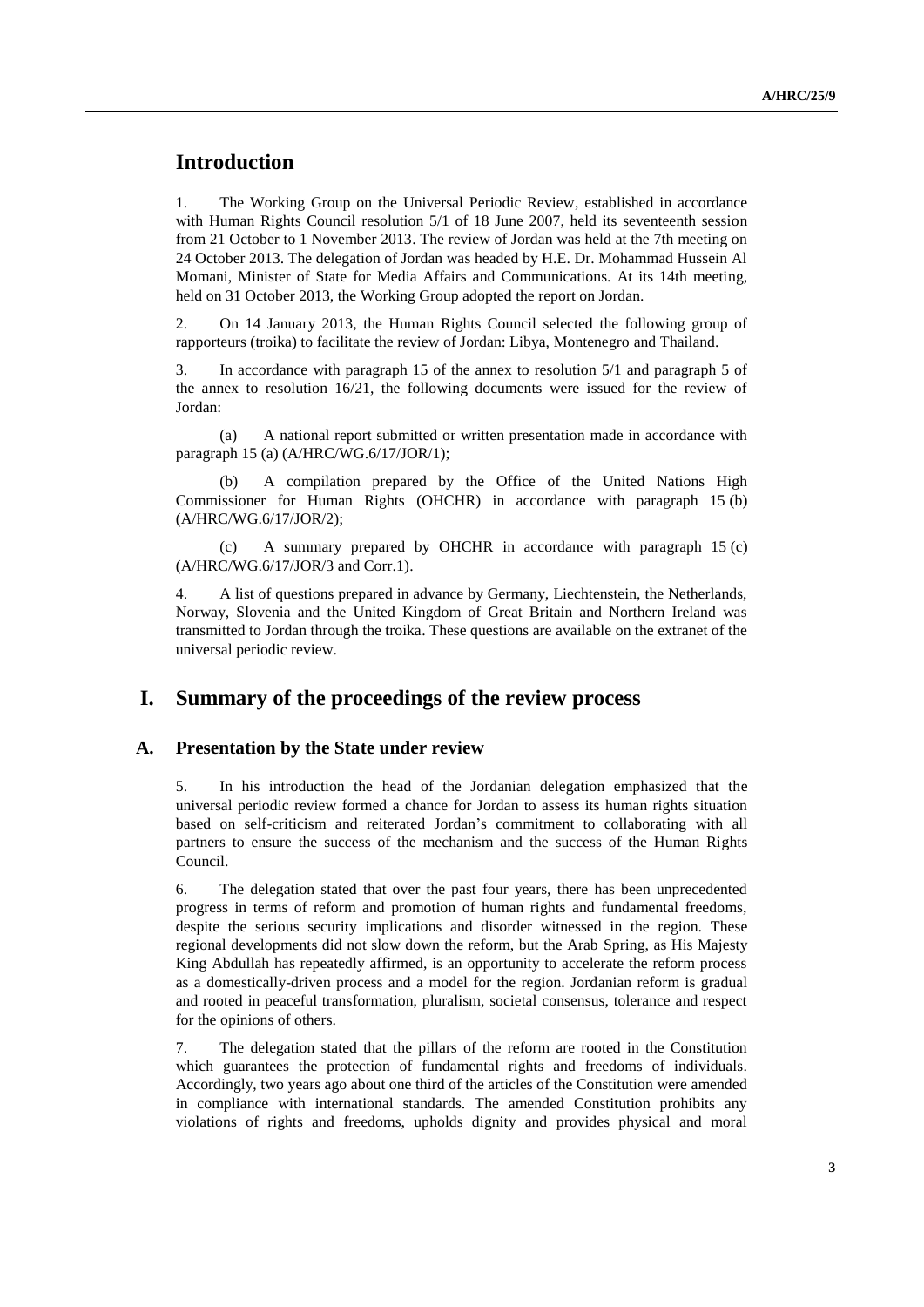protection for all citizens. It also gives all Jordanians the right to work and to establish trade unions and political parties and ensures that the right to education is free and compulsory.

8. The delegation stated that constitutional amendments also protect mothers and motherhood and people with disabilities. The amendments guarantee, inter alia, freedom of opinion, of the press and of expression, as well as literacy, artistic and cultural freedoms and privacy in personal communications, and that no civilian can be tried before noncivilian judges. Jordan has enacted legislation, including laws on political parties, elections, public gatherings and press and publications. The new Independent Election Commission enhances transparency and the Constitutional Court oversees the constitutionality of laws.

9. The delegation stated that two major achievements in 2013 have marked the path to democracy and comprehensive reform: parliamentary elections in January took place in the framework of impartiality and transparency in accordance with the best international practices and with the observation of local and international monitors. Voter registration exceeded 70 per cent, despite calls for a boycott, and a 57 per cent voter turnout which was among the highest in the history of the country. All components of Jordanian society are now represented in the current parliament. Following the elections, the King voluntarily waived his constitutional right to appoint the Prime Minister and for the first time asked the parliament to make the nomination. The second important event was the holding of transparent municipal elections last August. In these elections the representation of women increased to 36 per cent from 25 per cent previously. Moreover, the King has recently issued four discussion papers in order to contribute to a national dialogue on the best democratic model to which Jordan aspires.

10. The delegation highlighted the King's order to the Government to amend the law of the State Security Court and limit its powers to the crimes of treason, espionage, terrorism, drug-related crimes and counterfeiting of currency.

11. The delegation stated that in order to further strengthen the rights of women and their participation in public life and the promotion of equality and put an end to certain social practices, Jordan has introduced amendments to several laws. Additional new laws have been enacted, such as the Law on Protection from Domestic Violence, laws on the prohibition of trafficking in human beings while the Personal Status Law of 2010 enhanced the rights of women and children. The delegation emphasized that the Penal Code had been amended in order to put an end to practices that stand in the way of effective implementation of human rights, such as so-called crimes of honour. To enhance the status of women and to ensure the elimination of all forms of violence, the legislative amendments increased sanctions for crimes of physical violence and such crimes as rape, indecent assault, abduction, and sexual harassment.

12. The delegation stated that in order to promote women's participation in decisionmaking and raise the level of representation of women, the legislative amendments of 2012 increased the quota of seats in parliament allocated to women to 15 and the elections in 2013 witnessed an increase in the number of women in parliament to 18, 3 of whom won their seats outside the quota. The proportion of women in Parliament increased from 10.8 to 12 per cent. Consequently the proportion of women in senior positions also increased and three women currently occupy ministerial posts. There are 142 female judges comprising 15 per cent of the total in the country. The amended Municipalities Law of 2011 raised the quota allocated to women to 25 per cent of the members of municipal councils. In order to empower women economically and achieve equality in the workplace the Government reviewed and amended a range of economic legislation related to women, including the Social Security Law and also implemented laws obliging larger employers to provide childcare.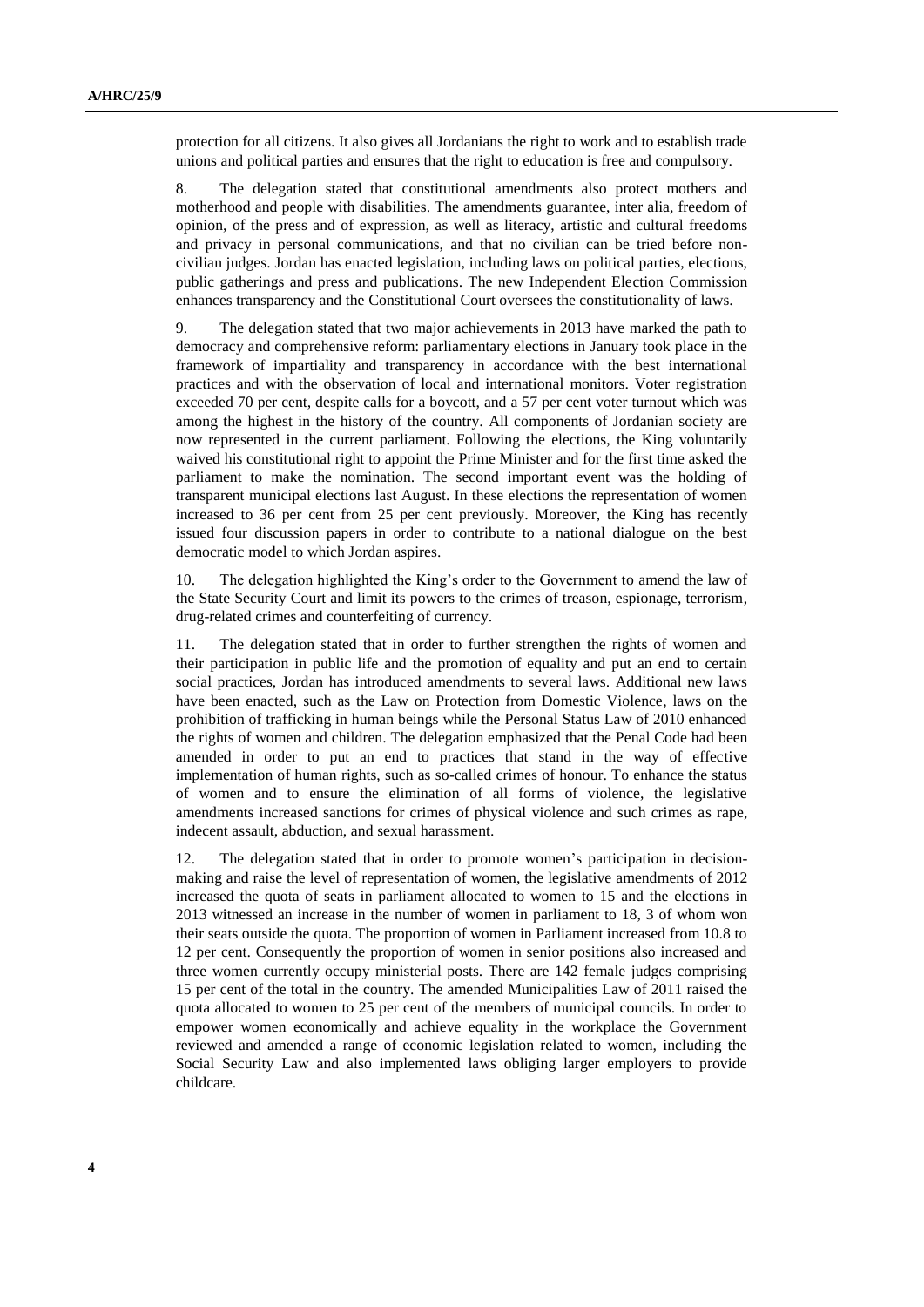13. The delegation affirmed that in combating torture the constitutional amendments of 2011 included the explicit prohibition of torture. Article 208 of the Penal Code criminalizes torture or cruel, inhuman or degrading treatment. Guidelines and manuals for investigating torture crimes and for pretrial detention have been prepared to help judges and prosecutors to register and prosecute cases of ill-treatment and to reduce pretrial detention.

14. The delegation stated that public security personnel do not enjoy any kind of immunity from prosecution. Suspects are tried before the Police Court, which is independent and tries public security personnel. The amended Public Security Act provides for the inclusion of civilian judges in the police court in order to increase the appropriate guarantees for a fair trial. Grievance mechanisms are available for anyone who wishes to complain. Protection of the rights of the child will be increased through the draft child rights act and a national framework to combat child labour has been prepared to protect children from economic exploitation. Social care services have been improved through adopting quality assurance mechanisms.

15. The delegation stated that in order to continue efforts to improve the living conditions of persons with disabilities, Jordan had taken many steps aimed at achieving this goal, including supporting their right to live independently, integration in the community and self-reliance.

16. The delegation indicated that Jordan continued its cooperation and constructive dialogue with the treaty bodies and special procedures, including submitting its reports.

17. With regard to the promotion of freedom of opinion and expression, in addition to the constitutional guarantees, the delegation noted that Jordan had enacted legislation that provided an enabling environment for freedom of expression and the free exchange of information as one of the pillars of its democratic transformation. It launched the national media strategy for the years 2011–2015, which aims to create an environment that supports independent media and establish the appropriate legal framework to ensure a balance between freedom and responsibility. The committee in charge of monitoring the implementation of the media strategy completed work on a number of pieces of legislation, such as the Press and Publications Law, Law on the Protection of State Secrets and Documents, Audiovisual law and Law on Access to Information.

18. The delegation stated that in 2012 parliament amended the Press and Publications Law to regulate the work of news websites and in order to increase transparency and accountability. There was a desire on the part of owners of news websites and the Government to organize the profession and to protect the sector from intruders who have practiced embezzlement, defamation and blackmailing to a degree that threatened social peace. The law includes several positive measures, such as the prevention of imprisonment of journalists, and has reduced the length of litigation procedures. The law does not impose fees for registration of news websites. The Government cannot block licensed websites without a court order. The provisions of the law do not affect the level of press freedom and have not reduced the level of criticism of Government policies. The law requires editors to be members of the journalists' union and also guarantees the rights of workers to social security and health insurance.

19. The delegation emphasized the Government's openness to dialogue with everyone about all laws and regulations. No registration request has been refused to any electronic news media. Thirty two radio stations, 44 local television stations and140 news websites are licensed while 118 specialized websites are outside the scope of the Press and Publications Law.

20. The delegation emphasized that, in order to combat the abuse of foreign workers, the Inspectorate of the Ministry of Labour makes field visits ensuring the safety of the work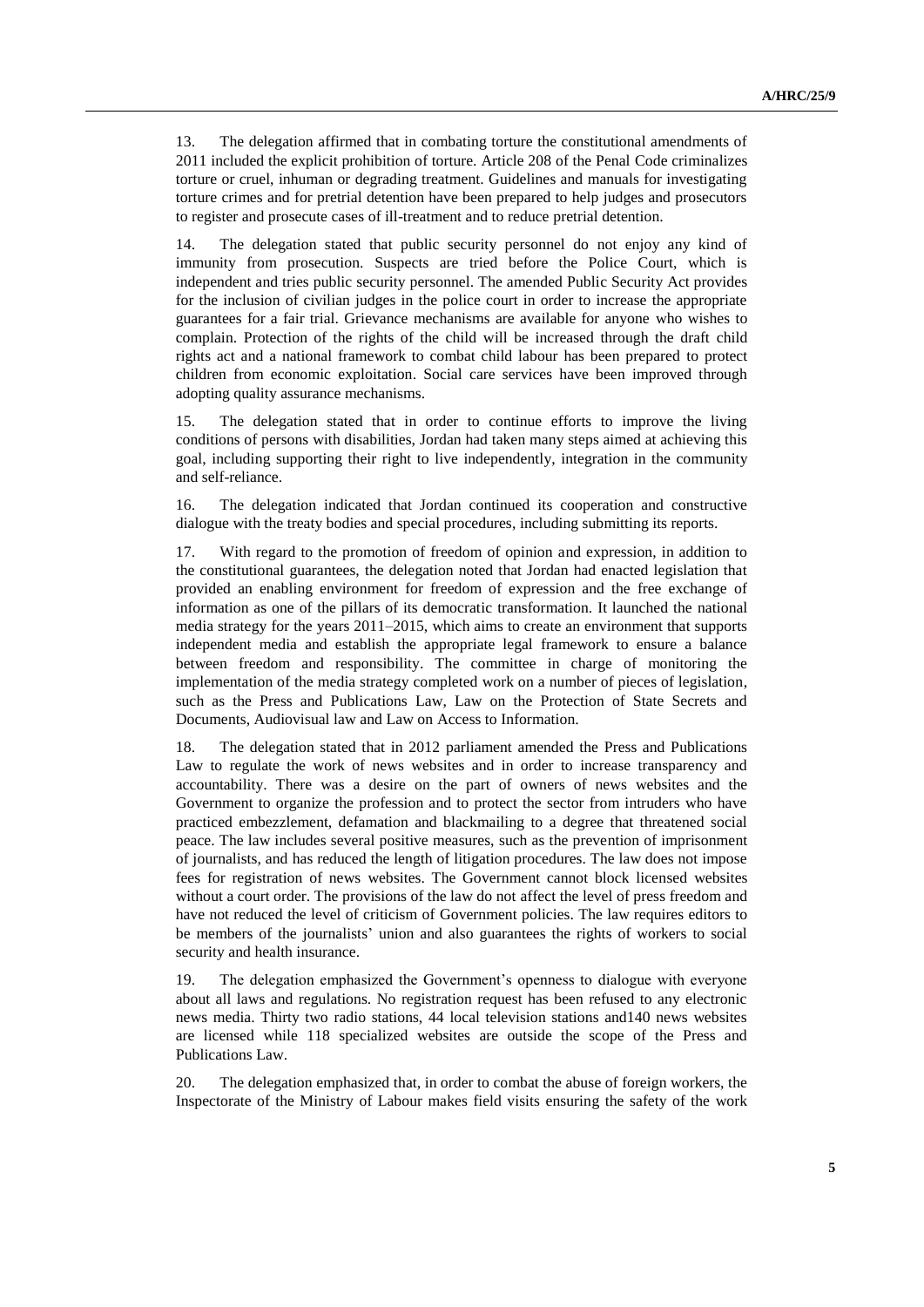environment and ensuring the protection of the rights of workers. An anti-trafficking unit has been established for prevention, protection and prosecution.

21. Thanks to its achievements in realization of the Millennium Development Goals, the delegation noted that Jordan has been selected to be among the 65 countries which will prepare the development agenda beyond 2015. Her Majesty Queen Rania Al-Abdullah has been chosen by the Secretary-General to be one of the 26 global figures tasked with identifying the new targets. Jordan has developed a comprehensive policy for health-care services through increased numbers of hospitals, clinics and health centres.

22. The delegation emphasized that the Constitution underlines judicial independence. The Independent Judicial Council considers the appointment of judges and all related matters.

23. The delegation stated that the Constitution guarantees the right of peaceful assembly which has been seen in thousands of peaceful marches. The security forces have shown the highest professionalism in protecting participants, with the exception of some isolated incidents which have been dealt with in the framework of the law and in compliance with international human rights standards.

24. The delegation acknowledged the challenges facing the reform process, which Jordan strives to overcome, particularly the effects of the economic situation and high energy costs. The influx of refugees to Jordan in general, and from Syria in particular, presents significant challenges for the limited resources of the country. In this context, Jordan has called on the international community to shoulder its legal and moral responsibilities in supporting the country in fulfilling its obligations as a host country and to find a solution to ensure the return home of the refugees in a manner that preserves their safety and human rights.

25. The delegation emphasized that ending the Palestinian-Israeli conflict would have the greatest impact on the maintenance of peace and security in the region and thus the promotion and protection of human rights.

#### **B. Interactive dialogue and responses by the State under review**

26. During the interactive dialogue 75 delegations made statements. Recommendations made during the dialogue are to be found in section II of the present report.

27. Nigeria commended the Government of Jordan for gains made in promoting and protecting human rights, especially in education, health and the rights of women, children and persons with disabilities. It made recommendations.

28. Norway was concerned that, despite positive developments, women were still discriminated against within the legal system and violence against women remained widespread. Despite the accepted recommendations, Norway noted tight restrictions on freedom of expression which had intensified since the Arab Spring, as reflected in the amendments to the Press and Publications Law. It made recommendations.

29. Oman noted the efforts of Jordan to combat discrimination and encourage political participation. It also commended recent efforts and strategies that aim to promote and protect human rights. It made a recommendation.

30. Pakistan appreciated the enactment of legislation on domestic violence, judicial independence and children's rights. It acknowledged the Government's efforts to protect the rights of women and children rights and legislative measures to enhance the representation of women. It made recommendations.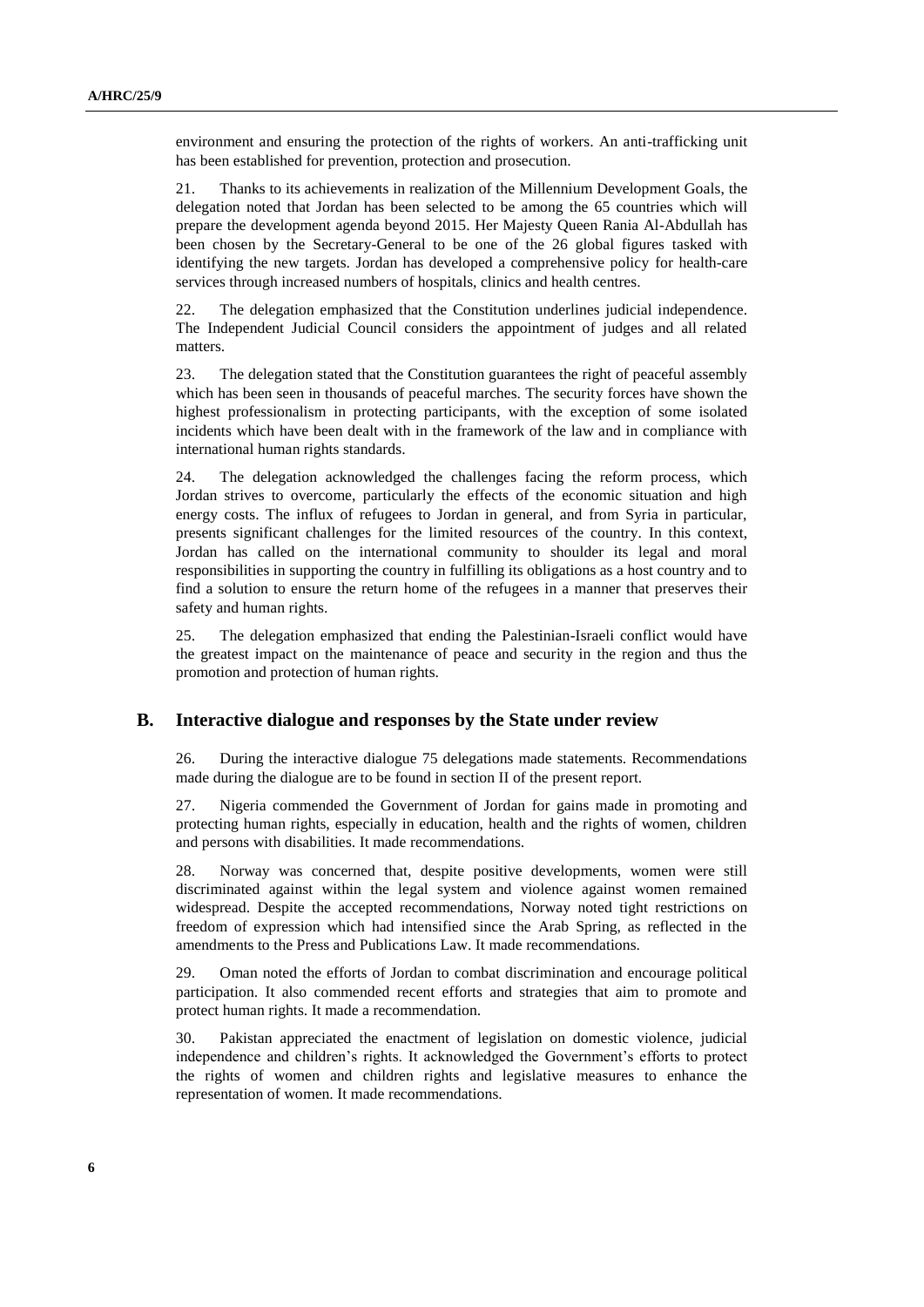31. The Philippines praised the amendments to the Constitution and welcomed the enactment of laws and regulations strengthening the human rights legislative and institutional framework. It commended the success in meeting the Millennium Development Goals. It urged Jordan to implement the international standards on the rights of migrant workers. It made recommendations.

32. Qatar hailed the fostering of democracy and reforms to better protect human rights and fundamental freedoms, despite the challenges prompted by changes in the Middle East, specifically the influx of Syrian refugees. Qatar commended Jordan for continuing to host large influxes of Syrian refugees without discrimination. It welcomed the new national strategy to promote and protect human rights. It made recommendations.

33. Romania congratulated Jordan on amending the Constitution and creating the Constitutional Court and Independent Election Commission which, along with its strategies and policies, demonstrated the human rights focus of the reform process. It commended the interreligious coexistence in the country. It made recommendations.

34. The Russian Federation noted the national strategies Jordan had implemented, particularly those to combat trafficking in persons and ensuring the rights of women and children. It also assessed positively the democratic reforms undertaken by the Government. It made recommendations.

35. Rwanda complimented Jordan on withdrawing its reservation to the Convention on the Elimination of All Forms of Discrimination against Women and on its efforts to increase the number of women in decision-making positions. It commended it for its standing invitation to the special procedures and non-governmental organizations (NGOs). It made recommendations.

36. Saudi Arabia noted that Jordan continues to receive and host large influxes of Syrian refugees, despite the negative implications in terms of available resources and infrastructure. It commended the willingness of the country to promote and protect human rights, as reflected in its constitutional amendments and adoption of numerous laws. It made recommendations.

37. Sierra Leone commended the steps taken by Jordan to promote human rights, particularly the enactment of over 30 laws, its positive response to requests from Special Rapporteurs, its constitutional amendments, the implementation of human rights-related legislation and institutional capacity-building. It made recommendations.

38. Singapore noted the passing of the Personal Status Act to further strengthen the protection of women, including against forced marriages and domestic violence, and its amendments to the Social Security Act and Labour Code, as well as improvements to the education system. It made recommendations.

39. Slovakia noted the constitutional amendments prompting positive reforms and invited Jordan to ensure their full application. It observed that more needed to done to address women's status and rights, despite the efforts already made, which included the withdrawal of its reservation to the Convention on the Elimination of All Forms of Discrimination against Women. It made recommendations.

40. Slovenia commended the positive changes Jordan had made, but was concerned that impunity in cases of domestic and gender-based violence remained a problem. It regretted that, despite its acceptance of a relevant recommendation, Jordan had not criminalized the corporal punishment of children in the home and in alternative care. It made recommendations.

41. Spain asked the delegation what conditions were required for withdrawing its reservations to the Convention on the Elimination of All Forms of Discrimination against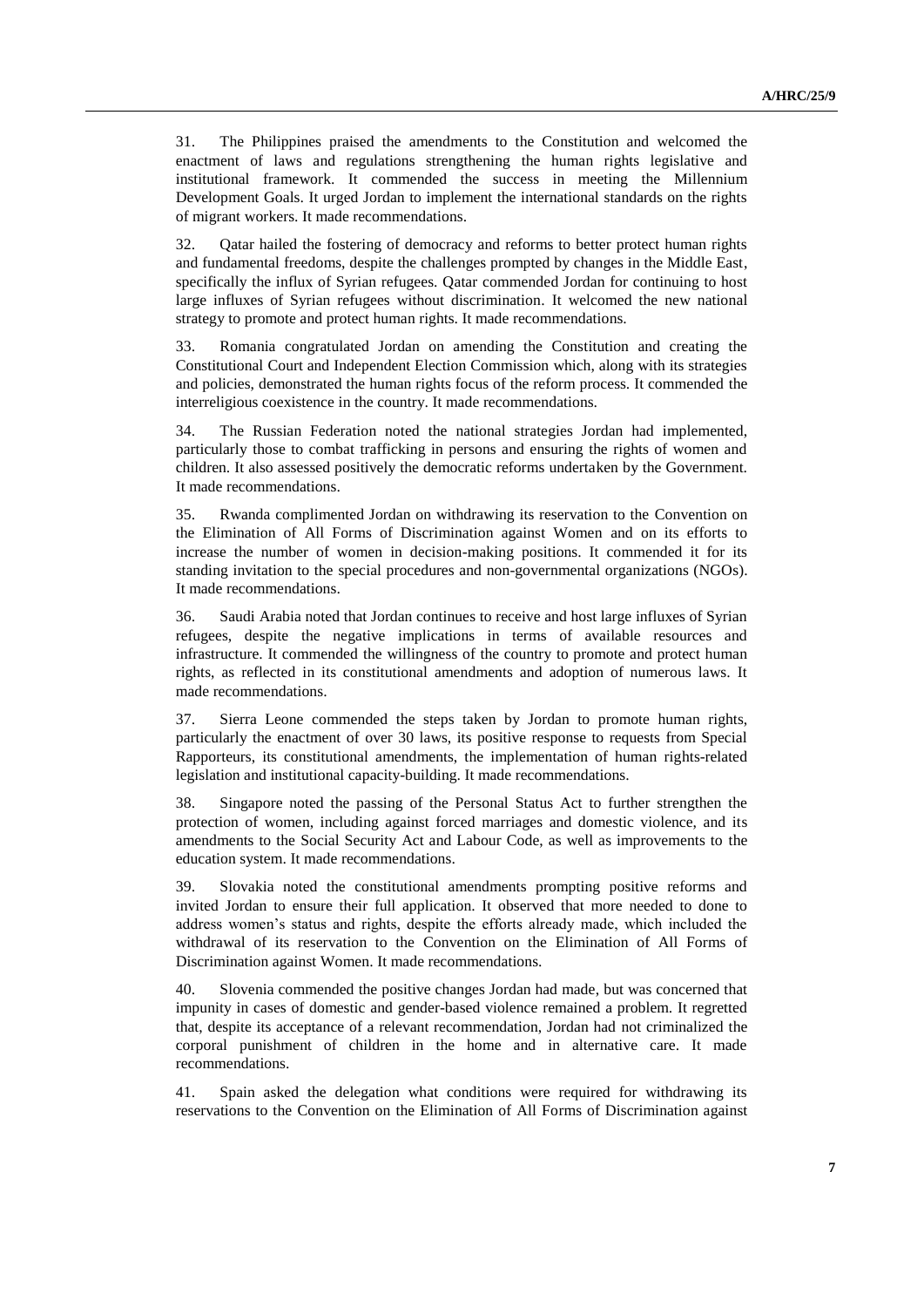Women, whether the Government envisaged introducing a universal de jure moratorium on the death penalty and what plans it had to increase dialogue with human rights defenders. It made recommendations.

42. Sri Lanka welcomed the efforts of Jordan to protect women from domestic violence and children from economic exploitation and its measures to promote female empowerment and participation in public life. It commended the provision of universal educational opportunities. It made recommendations.

43. The State of Palestine welcomed the withdrawal of reservations to the Convention on the Elimination of All Forms of Discrimination against Women and the adoption of the Personal Status Law for 2010. It hailed the mainstreaming of human rights in educational curricula and encouraged Jordan to increase its gender equality efforts. It made recommendations.

44. The Sudan noted measures adopted to ensure the promotion and protection of human rights and amendments to national legislation to bring it into line with the recommendations made regarding human rights. It made recommendations.

45. Switzerland welcomed the moratorium on capital punishment. It expressed concern over media and press freedom and over the number of prisoners held in administrative detention, despite acceptance by Jordan of previous recommendations to improve those areas. It made recommendations.

46. Thailand commended political reforms strengthening parliamentary democracy. It noted the importance attached to promoting women's rights and strengthening gender equality, as well as efforts to address poverty and hunger, provide education for all and improve the health of women and children with a view to achieving the Millennium Development Goals. It made recommendations.

47. Tunisia commended the recent constitutional amendments and the separation of powers that led to the independence of the judiciary, as well as the adoption of a national plan for the economic and social empowerment of women. It encouraged Jordan to combat discrimination against women and domestic violence and to ratify the Optional Protocol to the Convention against Torture and Other Cruel, Inhuman or Degrading Treatment or Punishment. It made a recommendation.

48. Turkey welcomed steps towards political and economic reform, stressing the importance of an inclusive reform process. It noted the efforts of the Ministry of Political Development and Parliamentary Affairs to establish constructive dialogue with all political groups. It called for further promotion of the empowerment of women and gender equality. It made recommendations.

49. Ukraine noted the efforts of Jordan to implement the recommendations accepted under the first cycle of the universal periodic review. It also noted comprehensive reform with a human rights focus and welcomed the constitutional amendments and national strategies to advance human rights. It recognized the commitment to eliminate torture. It made recommendations.

50. The United Arab Emirates noted legislative and institutional reforms to protect human rights and attain social justice. It encouraged Jordan to continue efforts to strengthen human rights. It made recommendations.

51. The United Kingdom of Great Britain and Northern Ireland urged member States to support the hosting of Syrian and Palestinian refugees by Jordan. It expressed concern over the amended Press and Publications Act and the closure of nearly 300 news websites. It made recommendations.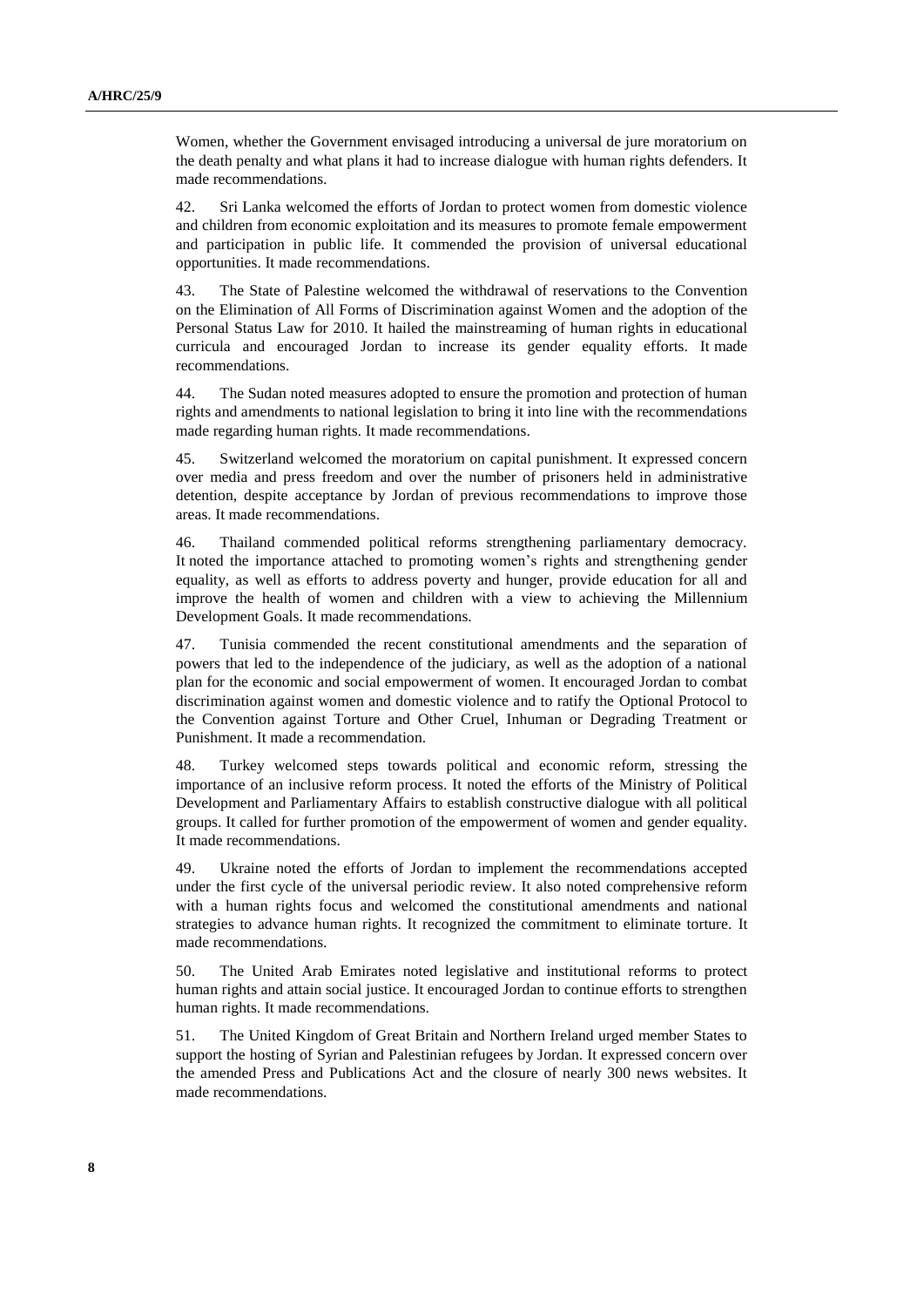52. The United States of America commended the commitment to limit the jurisdiction of the State Security Court. It noted challenges regarding freedom of expression. It expressed concern over the situation of persons with disabilities and of migrant, domestic and child workers. It made recommendations.

53. Uruguay highlighted the constitutional reform reinforcing the principle of the separation of powers and measures to strengthen the independence of the judiciary, the respect for human rights and the principles of justice and equality. It made recommendations.

54. The Bolivarian Republic of Venezuela noted the cooperation of Jordan with the human rights treaty bodies. It commended the national strategy for persons with disabilities to ensure them a dignified and sustainable life and the investment in education, which has increased the school enrolment rates. It made recommendations.

55. Viet Nam noted efforts to improve socioeconomic development, the legislative system and national mechanisms to protect human rights. It commended achievements in social security, employment and the participation of women in political and economic activities. It made recommendations.

56. Yemen welcomed the adoption of laws and strategies to promote civil, political, economic, social and cultural rights. It commended public awareness campaigns to foster a human rights culture and the alignment of national legislation with international human rights standards. It made a recommendation.

57. Afghanistan noted cooperation with international human rights bodies and mechanisms and welcomed strategies to further civil, political, economic, social and cultural rights. It noted efforts to ensure the rights of women and children and align national legislation with international standards. It made a recommendation.

58. Algeria noted the creation of mechanisms to implement the recommendations of the first cycle of the universal periodic review. It highlighted the adoption of strategies to strengthen civil, political, economic, social and cultural rights, particularly for marginalized groups. It made recommendations.

59. Argentina noted efforts to promote the political participation of women and ensure their socioeconomic rights. It welcomed the importance attached to the elderly and the national strategy to assist orphans. It urged Jordan to continue adopting measures to limit the use of preventive detention and to eliminate torture. It made recommendations.

60. Australia recognized the pressure the Syrian conflict was placing on Jordan and commended its immense generosity in hosting Syrian refugees. It also commended its withdrawal of a reservation to the Convention on the Elimination of All Forms of Discrimination against Women. It made recommendations.

61. Austria commended the efforts of Jordan in hosting Syrian refugees and the measures to implement the recommendations of the first cycle of the universal periodic review. It was concerned about amendments to the Press and Publications Law, which threatened freedom of expression and extended control over online media and about the use of torture and ill-treatment of prisoners. It made recommendations.

62. Bahrain paid tribute to Jordan for strengthening the rights of women and gender equality. It noted the enactment of new legislation on women victims of violence and trafficking in persons, as well as laws and initiatives to protect human rights. It made recommendations.

63. Bangladesh noted achievements in education, the empowerment and participation of women, the protection of migrant workers and the provision of human rights education and training for judicial officials. It made recommendations.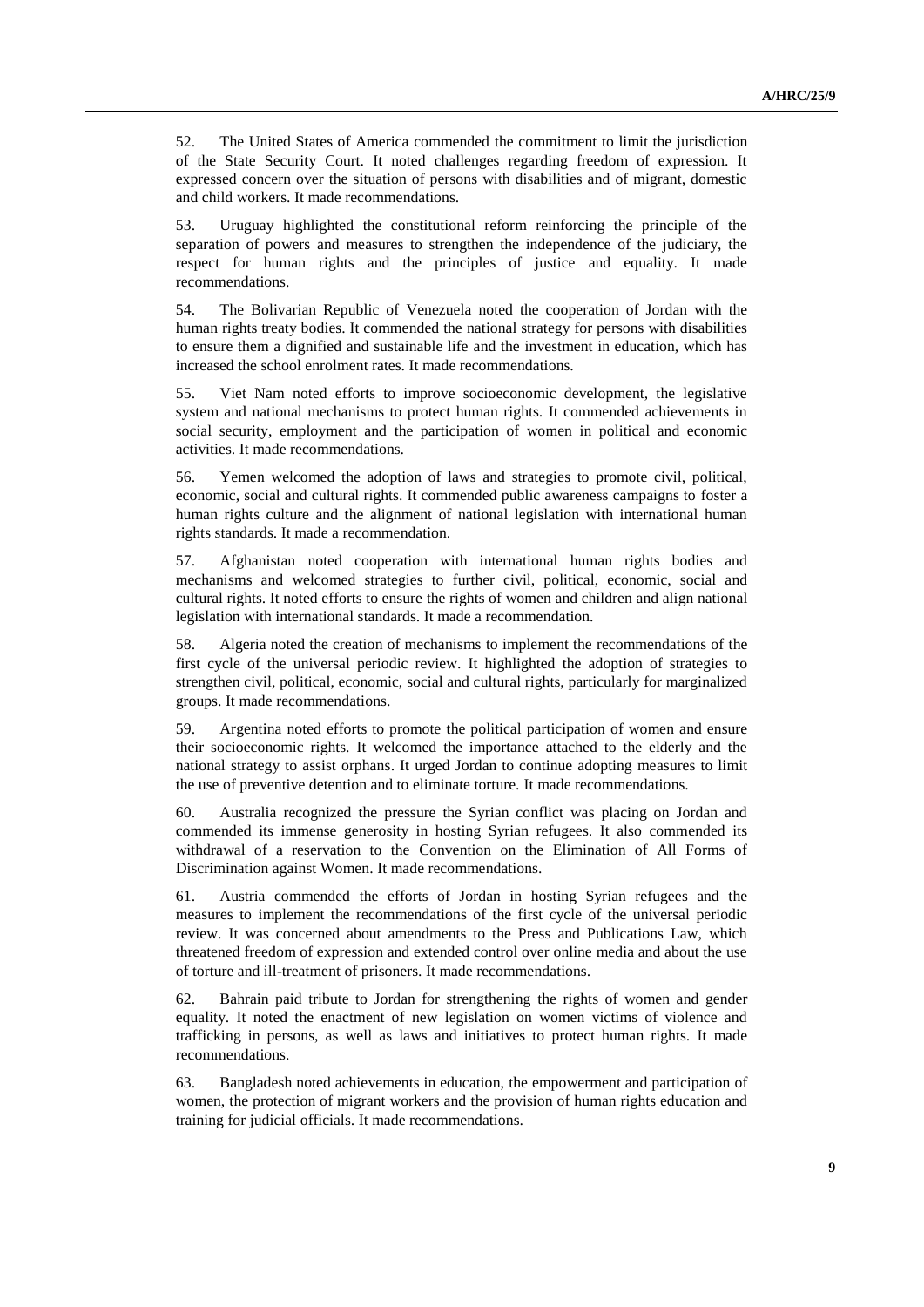64. Belgium noted constitutional amendments and the adoption of new legislation to bring it into line with international standards. It encouraged a move towards a de jure moratorium on the death penalty. It expressed concern about the status of women in Jordan. It made recommendations.

65. Bhutan welcomed amendments to the Constitution and Criminal Code, measures to enhance the rights of women and children through several national strategies and efforts to create awareness of human rights, including through school and university curricula and training programmes for law enforcement officers. It made a recommendation.

66. Bosnia and Herzegovina noted progress since the first cycle of the universal periodic review, especially in the field of the independence of the judiciary. It congratulated Jordan on its constitutional amendments and on updating its political and civil laws. It requested more information on future steps to be taken to ensure the empowerment of women and their increased participation in political life.

67. The delegation of Jordan thanked the member States for their comments. Regarding the Press and Publications Law and the amendments proposed by the States, the delegation repeated its earlier comments on the purpose of the law and stated that it had not been enacted to lower the ceiling of liberty for journalists in Jordan, but rather to streamline and organize the work of the electronic news websites. The Government has stated that it is continuing to consider amending all relevant laws, including the Press and Publications Law, and a national dialogue is to be hosted by the designated committee in the parliament.

68. The delegation stated that the Personal Status Law of 2010 limits the minimum age of marriage to 18, with limited exceptions that aim to protect the human rights of those below 18 years of age. Consequently, the Government has managed to reduce the number of marriages of those aged between 15 and 18. This law includes several measures that ensure the best protection for women and families.

69. Regarding the reservations of Jordan to article 16 of Convention on the Elimination of All Forms of Discrimination against Women, the delegation stated that personal status laws, which are based on Islamic sharia law, guarantee protection for women and children.

70. In relation to the rights of women to inheritance and the comments that there is discrimination in the rights to inheritance, the delegation noted that the percentages of inheritance for women are fixed in sharia law. However, for the first time in Jordan, the personal status law clearly defines the rights of women to inheritance with a fixed percentage and shares that cannot be reduced. There are also cases where men inherit less than women. In 85 per cent of cases, the custody of children is granted to women.

71. Regarding public participation in law–making, the delegation emphasized that the Personal Status Law (2010) was drafted after consultations and dialogue with civil society and a high degree of consensus had been reached. The same law allows women the right to divorce and end a marriage.

72. The delegation stated that female domestic workers are protected by the Labour Law of 1996, which limits their working hours to eight per day, regulates the manner of payment of their salaries and prohibits the withholding of passports by employers. The Ministry decided to designate a liaison officer to handle all issues of migrant workers with their relevant embassies.

73. Brazil noted the withdrawal of reservations to the Convention on the Elimination of All Forms of Discrimination against Women and the approval of a bill on protection from domestic violence, but expressed deep concern about the practice of allowing perpetrators of rape to escape prosecution by marrying their victims and about "honour crimes". It made recommendations.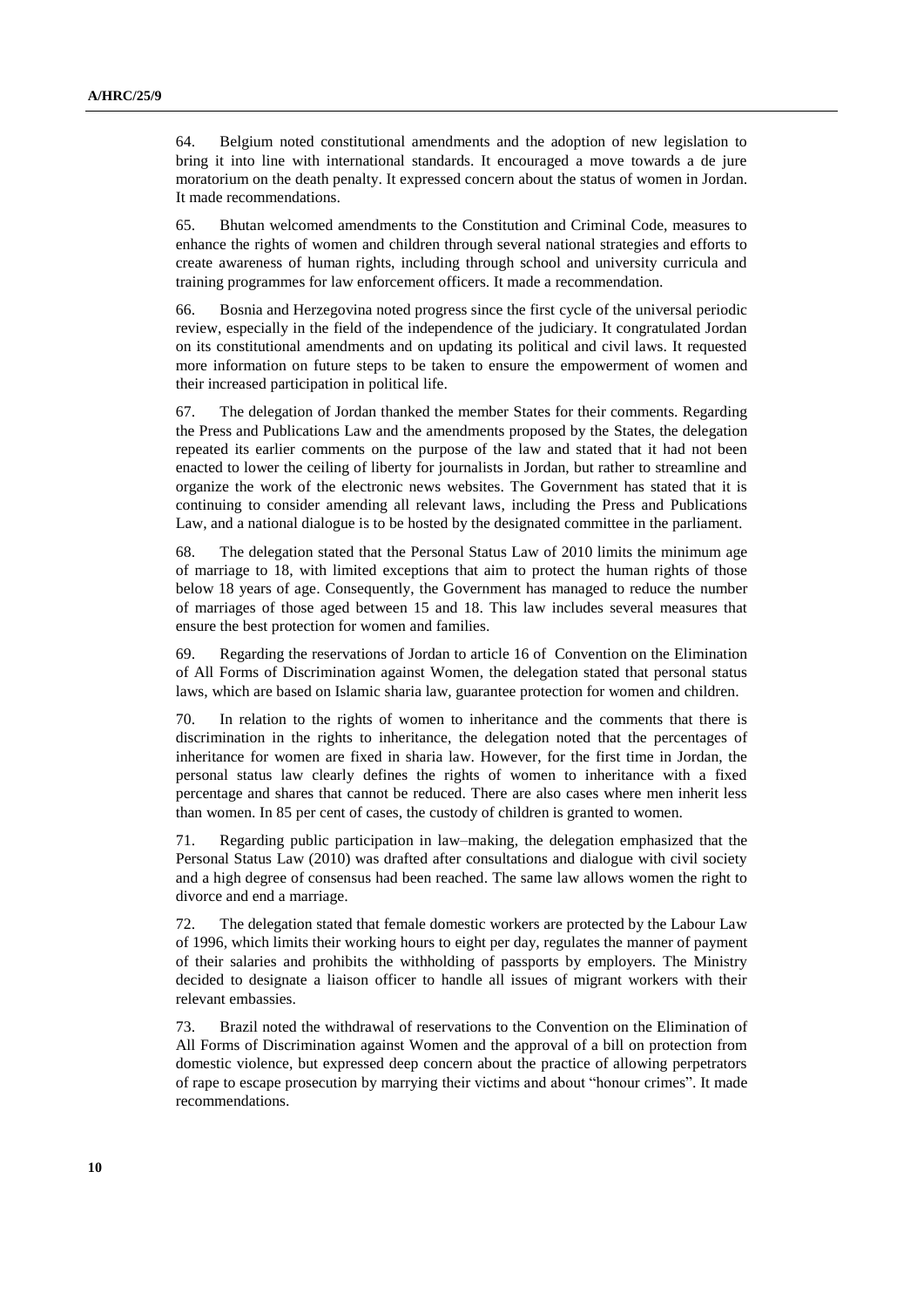74. Brunei Darussalam acknowledged the commitment of Jordan to human rights, as evidenced in the enactment and amendment of human rights laws. It appreciated the measures on the empowerment of women and the fight against discrimination against them, on the protection of persons with disabilities and cooperation with the international community through various means. It made recommendations.

75. Cambodia commended the adoption of measures to support civil, economic, social and cultural rights and legislation to strengthen human rights and fundamental freedoms. It highlighted constitutional amendments relating to the separation of powers and independence of the judiciary. It made a recommendation.

76. Canada asked what further steps would be taken to promote an open and free press without fear of retribution. It welcomed the Independent Election Commission Act. It was concerned about reports of civilian detainees brought before the State Security Court, particularly peaceful protestors (including children) and journalists. It made recommendations.

77. Chad noted the adoption of a number of laws and the setting up of several bodies and institutions for the promotion and protection of human rights. It made a recommendation.

78. Chile welcomed government efforts and initiatives at the national level to promote and protect human rights, notably the Electoral Law of 2010. It urged Jordan to redouble its efforts to fight against child labour and guarantee the education of children. It made recommendations.

79. China congratulated Jordan on its many achievements in protecting human rights. It noted the measures adopted to promote gender equality and protect children with disabilities and highlighted the judicial reforms undertaken by Jordan. It made recommendations.

80. Costa Rica noted the constitutional reform, which strengthened judicial independence and established procedural rights in criminal proceedings. It commended child protection measures against economic exploitation, but urged Jordan to consider withdrawing its reservations to the Convention on the Rights of the Child. It praised advances in the rights of women and urged their implementation in practice. It made recommendations.

81. Cuba noted the steps taken to ensure gender equality and protect women and children, notably the adoption of legislation such as the Personal Status Act. It praised child protection initiatives to combat child labour and violence against children and guarantee the right to education. It made recommendations.

82. Cyprus commended the commitment of Jordan to human rights, particularly concerning the rights of women and its constitutional amendments and interreligious coexistence. It requested examples of measures envisaged to empower women politically and economically. It made a recommendation.

83. Denmark was concerned that some Jordanian laws hindered free and open political debate. It commended the increased collaboration with civil society regarding torture and encouraged Jordan to continue those efforts. It welcomed amendments to the Constitution. It made recommendations.

84. Djibouti appreciated the efforts to strengthen the institutional human rights framework in Jordan, particularly regarding women and children. It welcomed the dissemination of a human rights culture and urged the international community to assist Jordan in supporting the refugees. It made recommendations.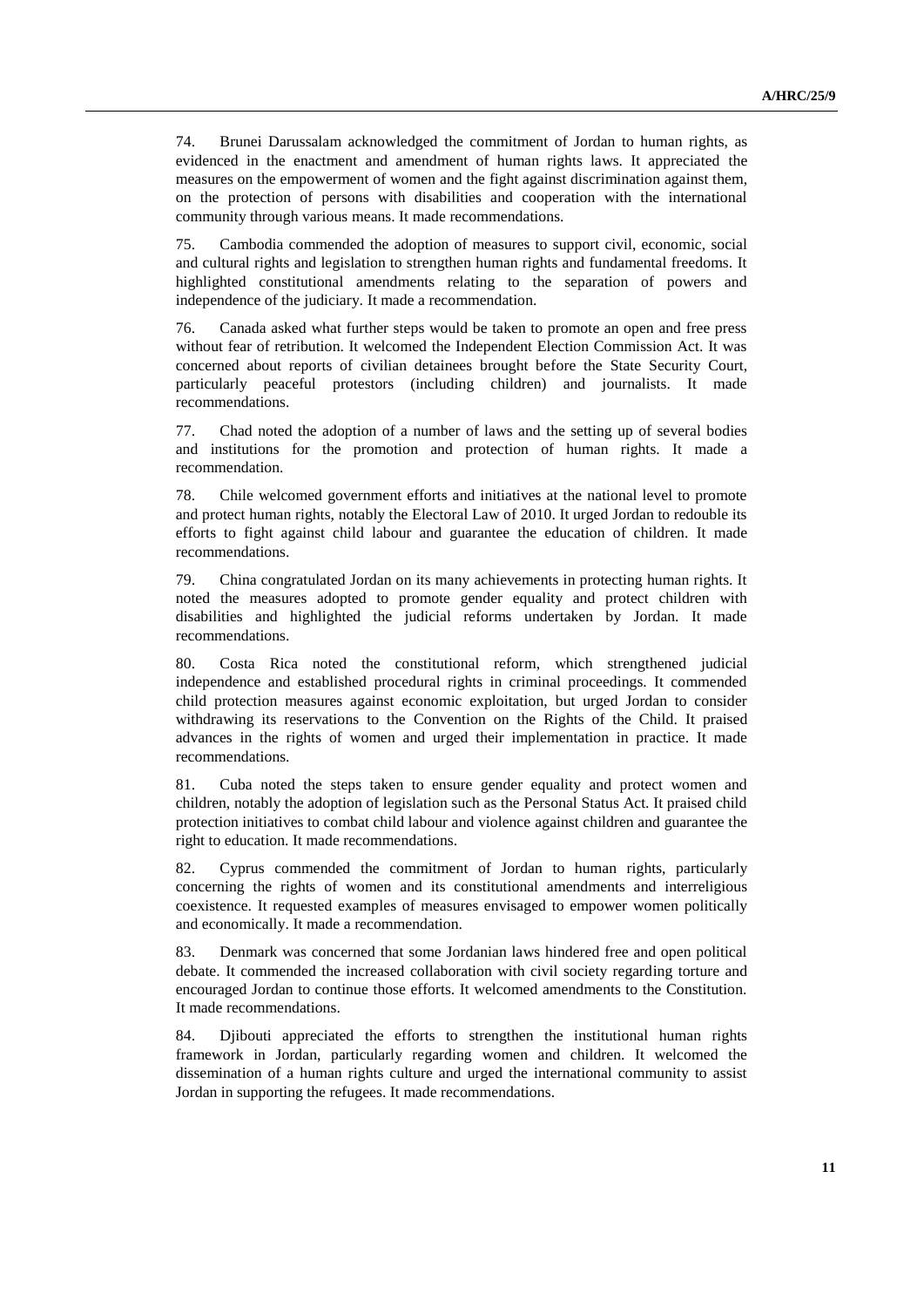85. Ecuador noted amendments to the Labour Code aimed at protecting migrant domestic workers and the ratification of the Protocol [to Prevent, Suppress and Punish](http://www.ohchr.org/EN/ProfessionalInterest/Pages/ProtocolTraffickingInPersons.aspx)  [Trafficking in Persons, Especially Women and Children, supplementing the United Nations](http://www.ohchr.org/EN/ProfessionalInterest/Pages/ProtocolTraffickingInPersons.aspx)  [Convention against Transnational Organized Crime.](http://www.ohchr.org/EN/ProfessionalInterest/Pages/ProtocolTraffickingInPersons.aspx) It commended the commitment of Jordan to combating torture, reflected in the constitutional reforms. It made recommendations.

86. Egypt highlighted the difficulties faced over the large numbers of refugees that Jordan is currently hosting and inquired about the international aid that was needed to assist the refugee population. It appreciated progress in the rights of women and children. It made recommendations.

87. Estonia acknowledged the efforts of Jordan regarding Syrian refugees. It commended the increased participation of women in decision-making and the promotion of freedom of expression. It encouraged Jordan to withdraw its reservations to the Convention on the Elimination of All Forms of Discrimination against Women and to eliminate restrictions on news websites. It welcomed the implementation of the Rome Statute. It made recommendations.

88. France welcomed the commitment of Jordan to promoting and protecting human rights, particularly the rights of women. It welcomed the moratorium on the death penalty, which had been in place since 2006. It made recommendations.

89. Germany asked what steps had been taken regarding Jordan's reservations to the Convention on the Elimination of All Forms of Discrimination against Women, to prevent discrimination against women in general, reinforce the principle of universal election, improve equal representation in constituencies and ensure equality of votes. It made recommendations.

90. Greece asked what measures were planned to increase the number of women in decision-making posts. It requested information on the results of actions taken to combat human trafficking and examples of best practices in that area. It made recommendations.

91. Guatemala commended several national strategies and plans on employment, political development, women, persons with disabilities and children, which demonstrated the commitment of Jordan to human rights. It appreciated the contribution of the Jordanian armed forces to international peacekeeping within the United Nations framework. It made a recommendation.

92. Hungary noted the assistance provided to Syrian refugees and encouraged the establishment of a national legal framework on asylum. It welcomed the withdrawal of a reservation to the Convention on the Elimination of All Forms of Discrimination against Women and encouraged the withdrawal of remaining reservations. It made a recommendation.

93. Indonesia commended the withdrawal by Jordan of its reservations to the Convention on the Elimination of All Forms of Discrimination against Women and the strategy launched by the National Commission for Women to support the political participation of women. It appreciated measures adopted to defend the rights of foreign workers. It made recommendations.

94. Iraq noted the importance given to promoting human rights by Jordan, as reflected in the inclusion of human rights provisions in 42 constitutional articles which has led to greater judicial independence. It commended the establishment of an independent electoral commission. It made recommendations.

95. Ireland commended the constitutional amendments of 2011, particularly the confirmation of the presumption of innocence before trial, but noted concerns regarding fair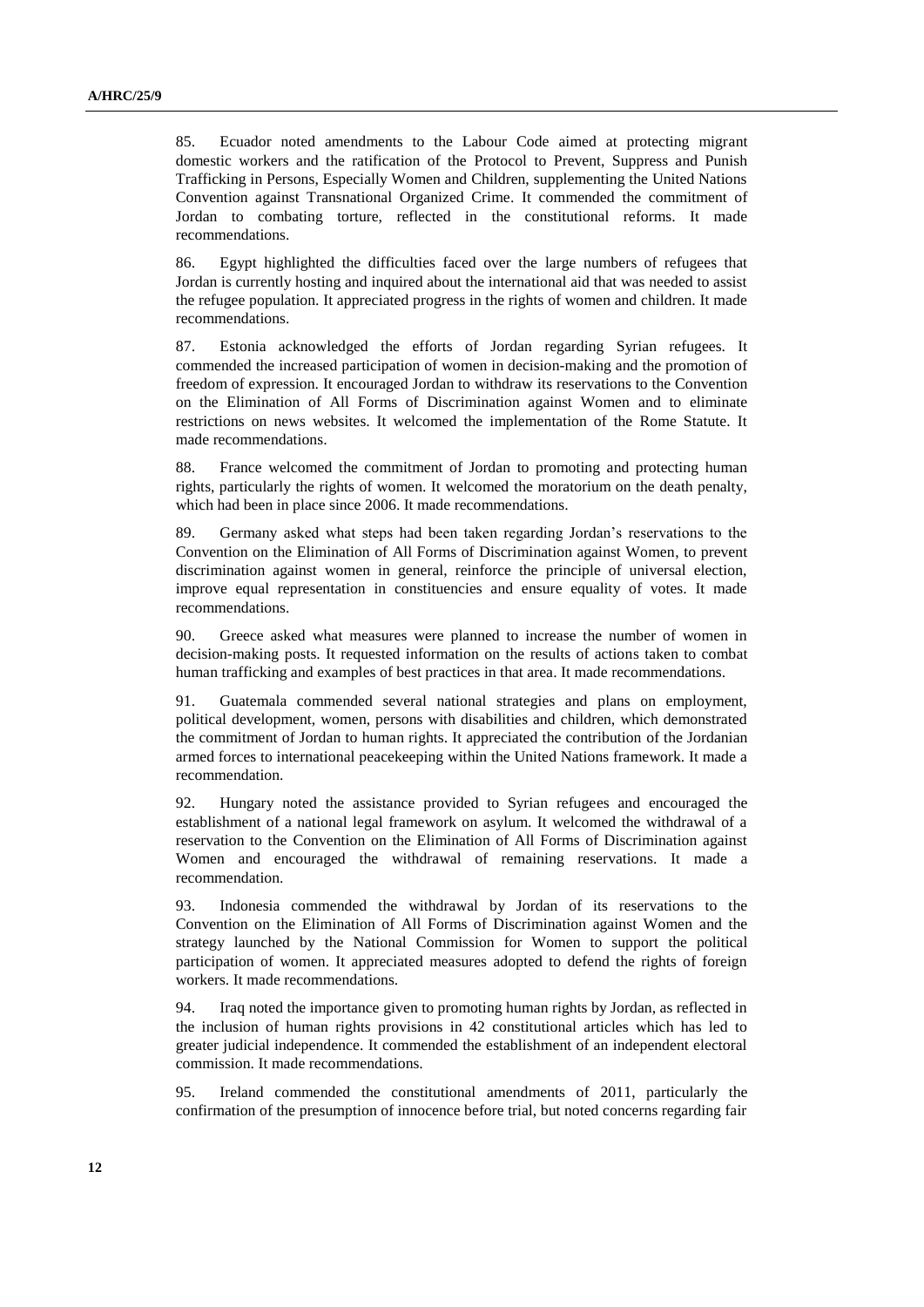trial standards, judicial independence, the lack of appropriate punishment for torture and the lack of adequate compensation for victims of torture. It also noted restrictions on the establishment of civil society organizations. It made recommendations.

96. Italy encouraged efforts to modify legislation further, following the amendments in 2011, and asked whether reforms to limit or abolish administrative detention had been considered. It stated that the ban on websites was not consistent with the rights to freedom of expression and to information. It made recommendations.

97. Kuwait noted that the consultations with government institutions and civil society in preparing the national report demonstrated the commitment of Jordan to human rights obligations under international law. The media strategy 2011–2015 would ensure and protect the independence of private media and shows the commitment of Jordan to freedom of opinion and of expression. It made a recommendation.

98. Kyrgyzstan noted that Jordan had dedicated itself to the implementation of the recommendations accepted in the first cycle of the universal periodic review. It commended the strengthened legal and institutional framework relating to women, including the national plan for the promotion of women's political and economic participation and related legislation and national strategies on human trafficking and women. It made a recommendation.

99. Lebanon acknowledged the measures adopted to strengthen the legislative and institutional human rights framework and efforts to protect and promote human rights. It made recommendations.

100. Libya noted the commitment of Jordan and its efforts to strengthen human rights, including judicial independence, separation of powers, modernizing the legislation and national strategies. The Constitution ensures all rights and fundamental freedoms. Welcoming cooperation with OHCHR, Libya encouraged efforts to attain the Millennium Development Goals on eradication of poverty, provision of employment, nondiscrimination, child health and effective participation.

101. Malaysia recognized efforts to implement previous recommendations related to the Millennium Development Goals. It noted the ongoing democratization process incorporating human rights into national policies and development programmes. Malaysia commended the progress made in the economic empowerment of women and the rights of persons with disabilities. It made recommendations.

102. Maldives commended the active role of the Government in fulfilling its obligations and engaging with the Human Rights Council. It thanked Jordan for its generosity in accommodating thousands of refugees from the region. It appreciated the implementation of previous recommendations, particularly regarding the rights of women. It made recommendations.

103. Mauritania applauded the measures to ensure enjoyment of civil, political, economic, social and cultural rights, foster democracy, ensure access to health, education and employment, guarantee fundamental freedoms, combat violence against women and children, protect journalists and support vulnerable groups.

104. Mexico welcomed the constitutional amendments on human rights and noted that Jordan was hosting refugees in line with international law. It noted amendments to the Criminal Code, establishing more severe punishments for crimes of sexual violence and eliminating the exoneration of the perpetrators of "honour" killings. It made recommendations.

105. Morocco applauded efforts to protect and promote human rights through comprehensive reforms to bolster democracy. It appreciated the efforts to implement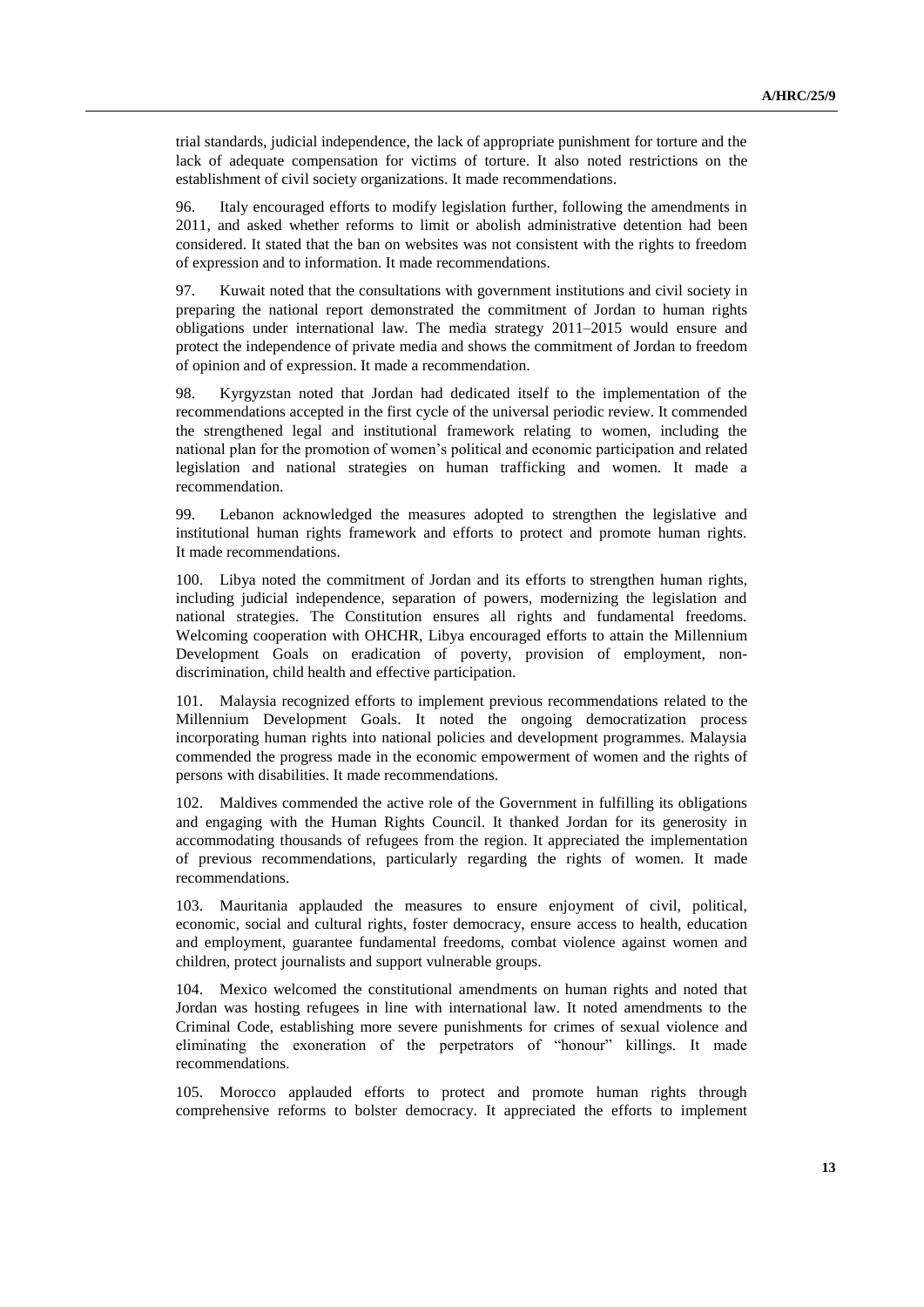previous recommendations, especially legislative amendments and harmonization with international conventions and welcomed measures to protect women and children. It made recommendations.

106. The Netherlands noted the institutional burden of hosting refugees, but hoped the legislative and constitutional reform would continue. The constitutional amendment of 2011 regarding the State Security Court should be enacted and implemented. It noted discrimination against women married to foreigners. It made recommendations.

107. Nicaragua, noting implementation of previous recommendations, especially regarding the rights of women, encouraged consideration of their economic, social and cultural empowerment. It recognized the efforts of Jordan in hosting the refugees and encouraged the continuation of these efforts in cooperation with the international community. It made a recommendation.

108. The Jordanian delegation referred to the enormous efforts made by the country in hosting and supporting Syrian refugees. There are currently over 1.3 million Syrians in a country with a population of almost 7 million, creating tremendous pressure and challenges for Jordan to meet the needs of the refugees, particularly because of its scarce water and energy supplies. The health, infrastructure and education systems are not capable of absorbing this large influx. Many schools have to use double shifts in order to include the refugee children. Jordan has only received approximately 30 to 40 per cent of the financial aid it needs in order to sustain the Syrian refugees. It supports the Syrian refugees on behalf of the international community, but this burden is not equally shared. The employment sector, accommodation costs and inflation have also been negatively affected by the the presence of the refugees.

109. The delegation referred to the comments made about the news websites and noted that 140 websites are properly registered and are working properly, freely and independently.

110. Regarding impunity in cases of violence against women, the delegation stated that the laws and provisions of the penal code do not discriminate against women; on the contrary the sanctions are harder in some cases when the victim is a woman. The law on protection from domestic violence was adopted in order to ensure the full implementation of due process.

111. The delegation stated that the recent constitutional amendments clearly show the commitment of Jordan to combating torture. A national monitoring team is in charge of detecting torture; it includes the National Human Rights Commission and NGOs. There are also standard training systems for prosecutors, investigators and law enforcement officers on how to investigate and report torture. The civil code provides general rules regarding compensation which victims of torture can use. Under the recent constitutional amendments, the jurisdiction of the State Security Court has been limited to cases of crimes of treason, espionage and terrorism, drug-related crimes and the counterfeiting of currency; in addition, following the recent constitutional amendments, civilians only appear before civilian judges.

112. The delegation stated that the draft law on the rights of child is in the legislative process, however some members of civil society have asked for the draft to be withdrawn and requested a more rights-based and inclusive dialogue to discuss the law before its adoption and the Government has agreed to this request. The process of amending the draft law for protection against domestic violence has started with the aim of including provisions that strengthen protection of women, children and the family as a whole. The Government has also finalized the draft law on juveniles which is in compliance with international standards and ensures the protection and security of juveniles in detention centres and elsewhere. The Government has recently submitted plans to reform social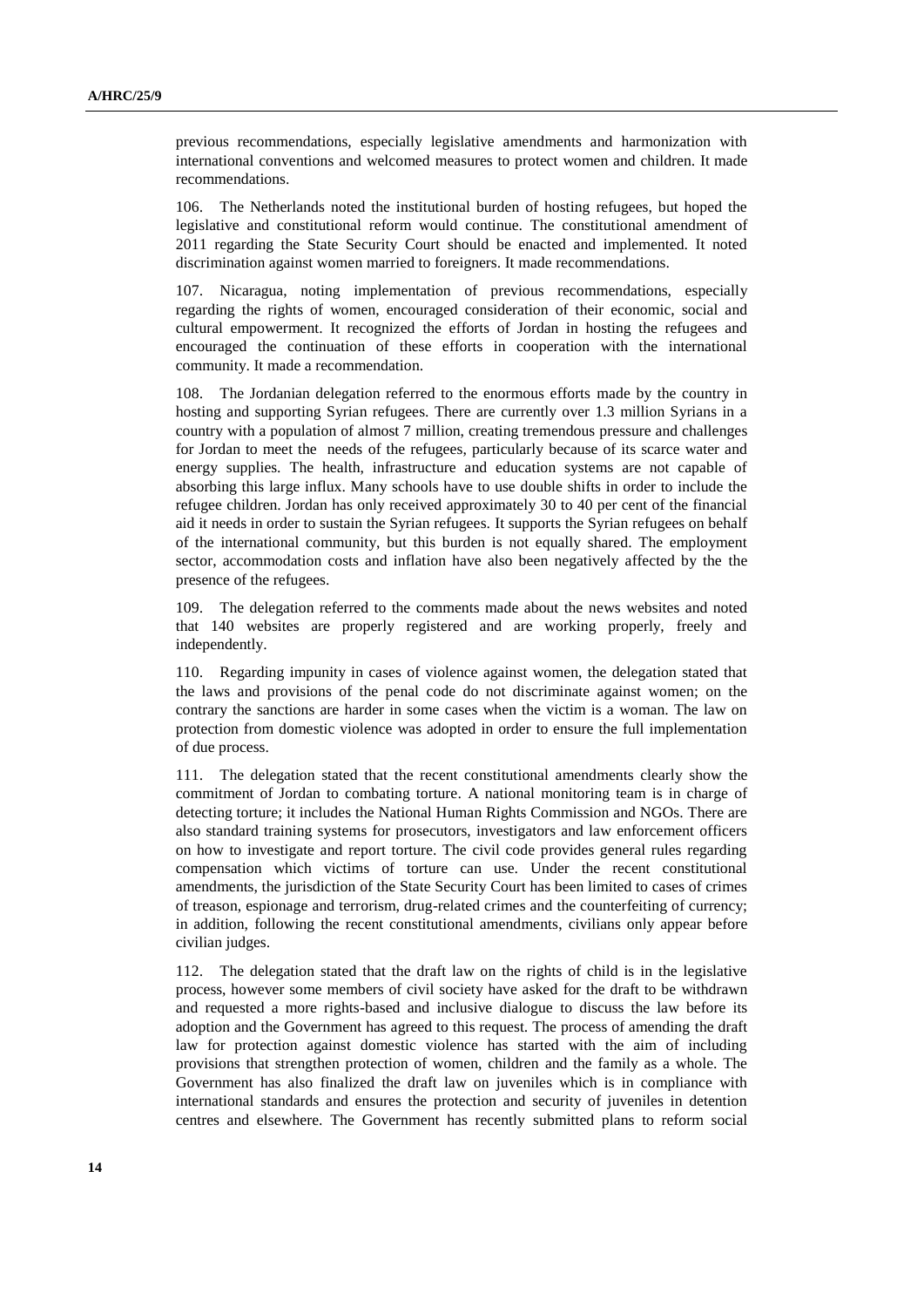provisions for the protection of vulnerable groups, including persons with disabilities. For social care institutions, the national team for monitoring and inspection is fully composed of civil society organizations for the best interests of the beneficiaries.

113. The delegation stated that civil society organizations voiced comments regarding registration and financing under the Law on Associations and amendments have been made. The new provisions will be adopted, providing greater flexibility in access to finances.

114. The delegation repeated earlier statistics on the success of empowering women in politics and also referred to its efforts to strengthen the economic rights of women. A recently adopted law on the pension rights of women will give them their own pension and that of a deceased husband. As for protection of women from sexual harassment in the work place, the Penal Code criminalizes sexual harassment. The Labour Law has additional sanctions for employers who commit sexual harassment. An employer's workplace will be closed down if a woman is subjected to sexual harassment by him.

115. In conclusion, the delegation stated that Jordan took serious note of all the remarks and interventions. Everything raised in this review is appreciated by Jordan.

116. In relation to the international human rights treaties, the delegation promised that Jordan will take all necessary measures to sign the International Convention for the Protection of all Persons from Enforced Disappearance.

117. The delegation reiterated the positive and open attitude of Jordan to the universal periodic review and restated its commitment to development and the implementation of human rights. It stated that the interactive dialogue had been beneficial and will be seriously taken into consideration for the sake of the promotion and protection of human rights.

### **II. Conclusions and/or recommendations**\*\*

118. **The recommendations formulated during the interactive dialogue/listed below have been examined by Jordan and enjoy the support of Jordan:**

118.1. **Continue its efforts to integrate into domestic legislation the provisions of the human rights treaties which it has ratified (Bolivarian Republic of Venezuela);**

118.2. **Continue to integrate national procedures with acceptable international human rights mechanisms (Sudan);**

118.3. **Amend relevant national laws and regulations by 1 October 2014, as stipulated in the Constitution (Denmark);**

118.4. **Initiate a process of revision of the Penal Code and laws on publications which includes civil society and international experts and is based on international standards (Switzerland);**

118.5. **Amend the Penal Code and relevant legislation to end impunity for torture and ensure victims' right to justice and to compensation (Ireland);**

118.6. **Continue its efforts on alignment of national legislations and international standards and good practices of human rights, especially those on civil, political, economic, social and cultural rights (Viet Nam);**

<sup>\*\*</sup> The conclusions and recommendations have not been edited.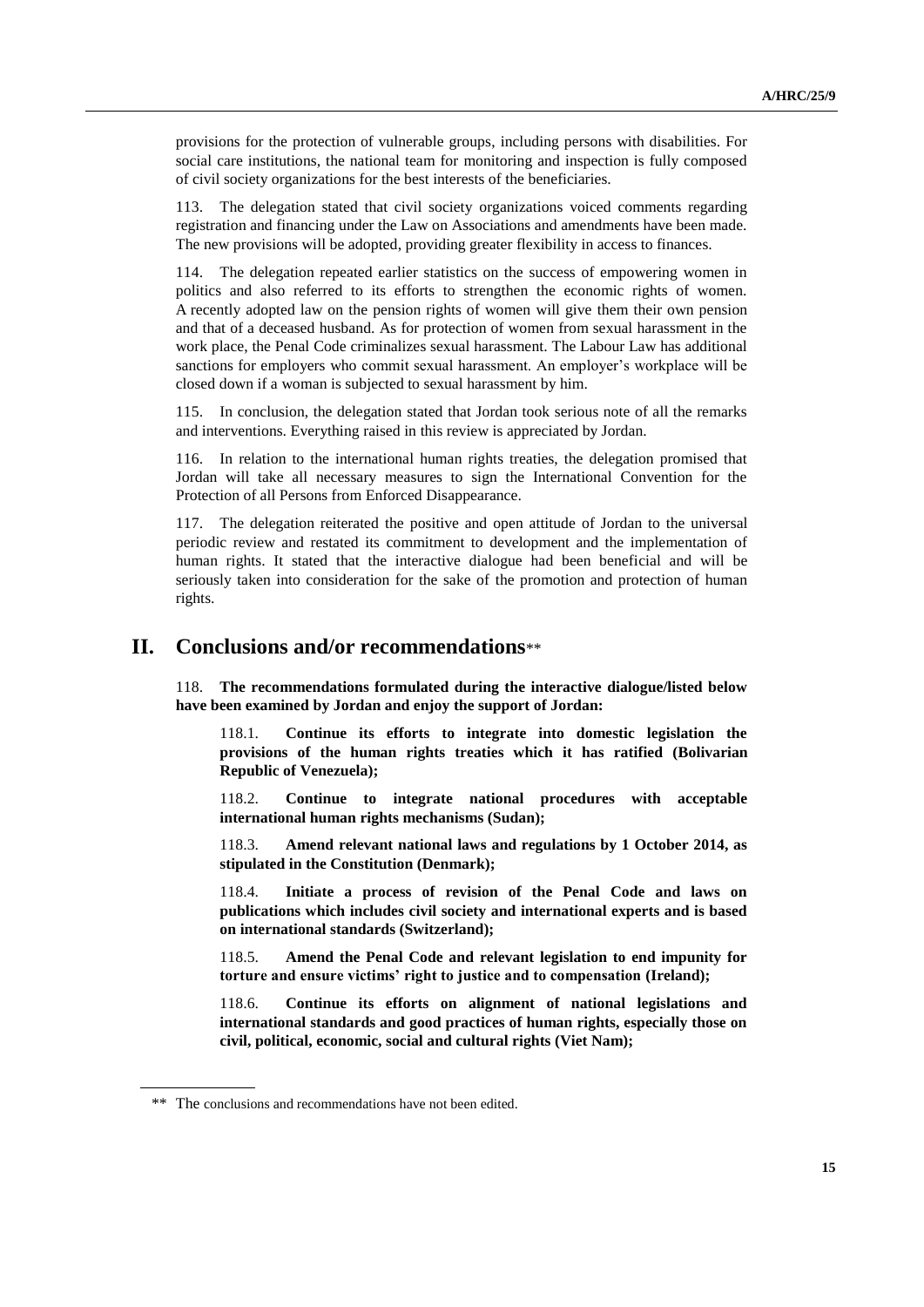118.7. **Fast-track the issuance of newly proposed laws such as the child rights law, and the laws regulating centres and institutions for disabled persons (Tunisia);**

118.8. **Review all executive laws relevant to juveniles (State of Palestine);**

118.9. **Strengthen legislation protecting women and girls from forced or underage marriage and strengthen its penal code regarding rape, in particular by removing article 308 and amending the Penal Code to remove the exemption of those accused of honour crimes from prosecution, and strengthen the enforcement of this legislation, particularly in refugee camps (Canada);**

118.10. **Ensure the inclusion of all parts of the society in the drafting of laws (Bahrain);**

118.11. **Continue its efforts in the promotion and protection of human rights (Yemen);**

118.12. **Continue building the national human rights institutional framework and ensure its effective functioning (Ukraine);**

118.13. **Provide the Jordanian National Centre for Human Rights and other relevant institutions with adequate human, technical and financial resources so that they can properly fulfil their mandate (Sierra Leone);**

118.14. **Continue its efforts to strengthen the role of its national mechanisms and institutions for the promotion and protection of human rights in the country, particularly those of women and children (Bhutan);**

118.15. **Further promote the respect of human rights by executing public awareness campaigns on issues such as equal treatment between women and men, combating child labour, human trafficking and domestic violence (Cambodia);**

118.16. **Take measures aimed at the further strengthening of national human rights institutions and continue its policy of aligning national legislation with international obligations (Pakistan);**

118.17. **Continue to focus on human rights education through awarenessraising campaigns as well as necessary legislation (Pakistan);**

118.18. **Continue national efforts that aim to promote a culture of and the principles of human rights, including them in the educational curriculum (Saudi Arabia);**

118.19. **Continue strengthening its efforts in the promotion and protection of the rights of vulnerable groups, particularly women and persons with disabilities (Brunei Darussalam);**

118.20. **Enhance ongoing efforts regarding human rights education and training for all public officials (Greece);**

118.21. **Step up its efforts through providing mandatory human rights education and training for law enforcement personnel, the judiciary, prison guards and other relevant public officials (Slovenia);**

118.22. **Continue to devote special attention to the promotion and protection of the human rights of vulnerable groups, such as women, children and the elderly (Russian Federation);**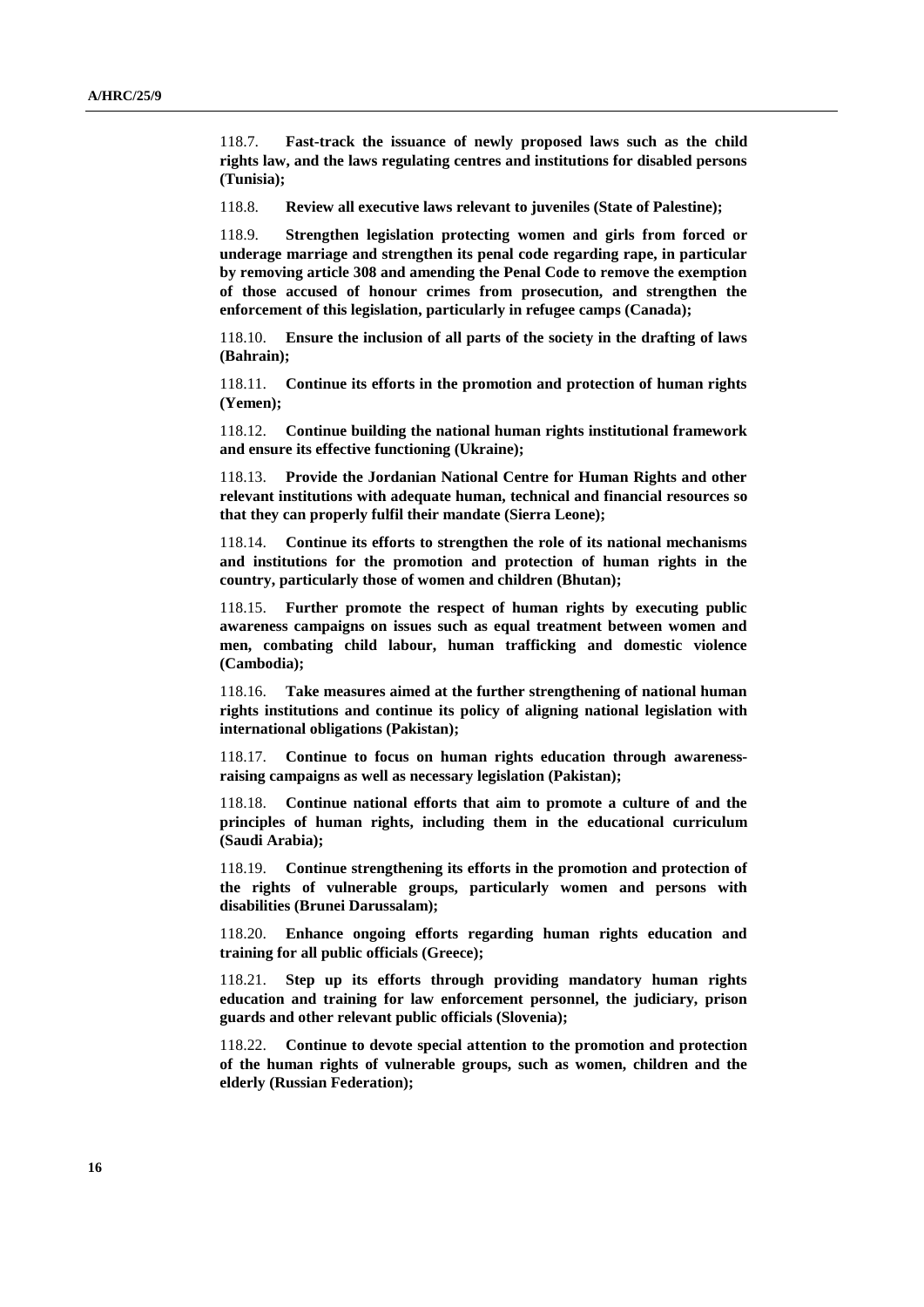118.23. **Intensively pursue current national priorities and strategies, with effective measures focusing on the rights to health, education, gender equality, social protection and women's participation in employment and sociopolitical progress (Viet Nam);**

118.24. **Guarantee the protection of child rights and provide adequate juvenile justice facilities (United Arab Emirates);**

118.25. **Ensure proper implementation of and execution of legal provisions relevant to the protection of women's rights, and child rights specifically and the family in general (Algeria);**

118.26. **Continue to conduct outreach activities to raise the awareness of people on human rights (Afghanistan);**

118.27. **Continue to be persistent in rejecting any attempt to impose foreign values over Jordanian social principles (Sudan);**

118.28. **Refuse any attempts to enforce principles outside internationally binding mechanisms, as per the internationally recognized human rights principles (Egypt);**

118.29. **Continue the constructive cooperation with the human rights treaty bodies (Bangladesh);**

118.30. **Continue its efforts to promote gender equality and women's empowerment (Singapore);**

118.31. **Take further steps to address discrimination against women, with a particular focus on reducing violence against women (Australia);**

118.32. **Ensure increased access to health services and education for all, particularly for rural women (Thailand);**

118.33. **Grant equal citizenship rights to men and women (France);**

118.34. **Accelerate the efforts to finalize the adoption of the special system for alimony loans (State of Palestine);**

118.35. **Increase efforts to promote awareness on the social level through continuing campaigns that aim at combating all types of discrimination linked to negative cultural norms while protecting the cultural identity of the society (Egypt);**

118.36. **Continue with the efforts to fight against discrimination suffered by children, especially girls with disabilities (Argentina);**

118.37. **Continue and strengthen efforts to prevent torture and ill-treatment in detention facilities and ensure that all allegations of torture are promptly, thoroughly and independently investigated (Australia);**

118.38. **Continue centring human rights educational programmes for law enforcement officers on issues of combating torture and respect for human rights (Ukraine);**

118.39. **Continue to take measures to protect children against economic exploitation and violence (Nigeria);**

118.40. **Continue efforts to eradicate child labour within the framework of protection and promotion of the rights of the child (Ecuador);**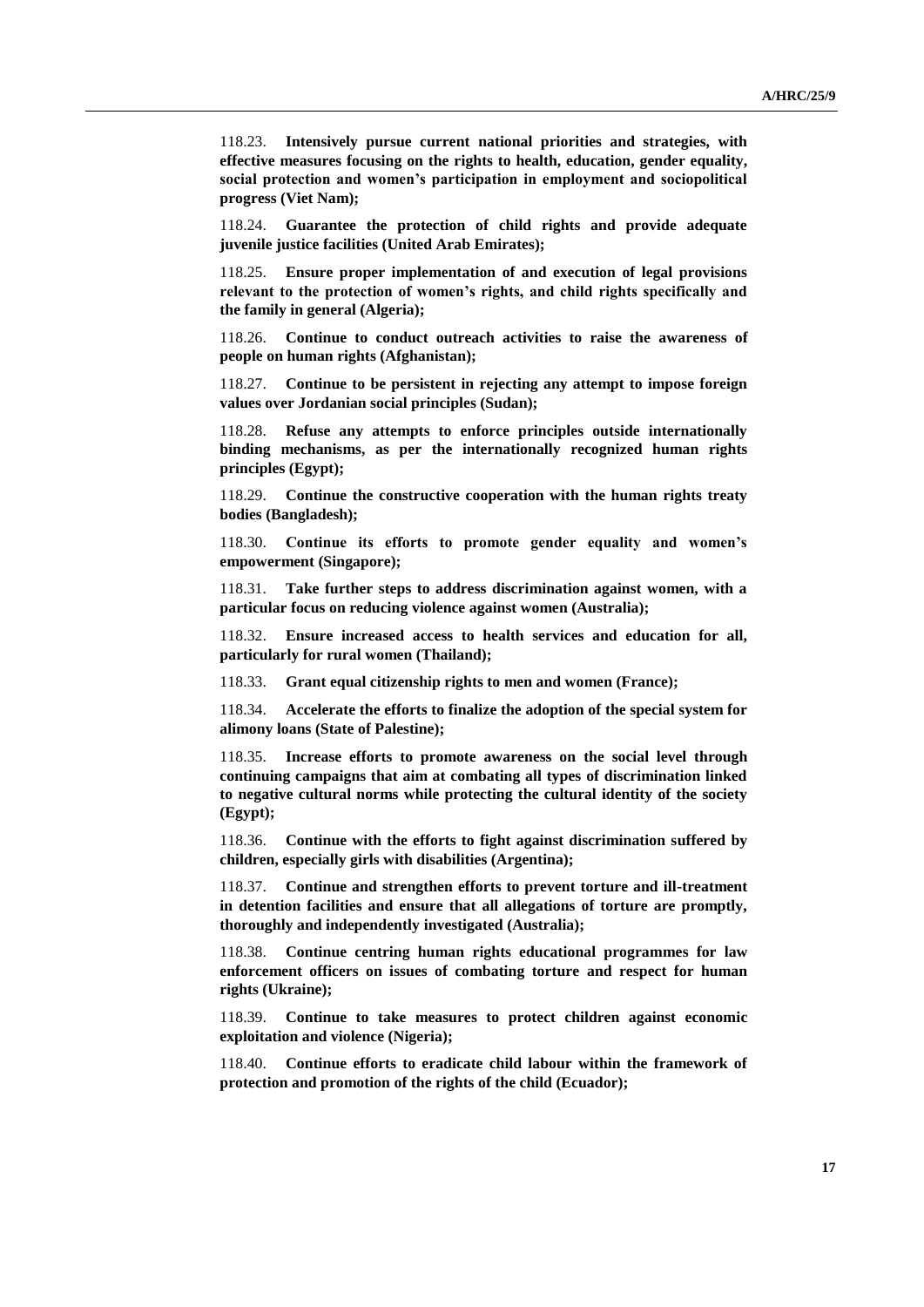118.41. **Consider the possibility of introducing amendments to the legislation relating to combating domestic violence (Russian Federation);**

118.42. **Ensure that all administrative detainees have the possibility of filing a lawsuit challenging the legality of their detention (Switzerland);**

118.43. **Strengthen measures to protect women who are victims of or are threatened with violence (France);**

118.44. **Effectively implement the law on violence against women (Slovenia);**

118.45. **Reduce all forms of violence against women and children (Estonia);**

118.46. **Intensify efforts to boost the status of women and eliminate all forms of violence against them (Nigeria);**

118.47. **Provide training for law enforcement officials dealing with violence against women and ensure the effective protection of victims (Slovakia);**

118.48. **Continue working to eradicate the practices that allow rapists to avoid prosecution if they marry their victims (Guatemala);**

118.49. **Revise all laws relevant to protection from domestic violence (Tunisia);**

118.50. **Ensure the amendment of the law on domestic violence and its prevention (Algeria);**

118.51. **Ensure proper and effective investigation of all crimes against women, including those with an "honour" element (Slovakia);**

118.52. **Better protect women against all forms of violence, including honour killings, as required under the Criminal Code, the Law on Protection of the Family and the Law of Civil Status (Belgium);**

118.53. **Continue with the measures aimed at eradicating customs involving revenge practices and honour crimes (Argentina);**

118.54. **Pay attention to the trafficking in women and children for sexual and other exploitative, purposes, preventing and combating such trafficking, also by means of including in the Human Trafficking Act a definition of trafficking, and ensure that trafficked women and girls have access to quality medical care, counselling and shelter (Kyrgyzstan);**

118.55. **Work towards the elimination of early, forced and child marriages, in particular taking steps to further limit the circumstances in which those under 18 years of age can marry (Sierra Leone);**

118.56. **Share its expertise in the field of strengthening the judicial system with other countries and continue to train judges to implement international conventions in their judgements (Oman);**

118.57. **Continue training and capacity building for judges and specialists to deal with vulnerable persons (Bahrain);**

118.58. **Take the necessary measures to raise the minimum age of criminal responsibility in order to align it with international human rights standards (Uruguay);**

118.59. **Put in practice a broad system of alternative measures to deprivation of liberty of minors so that it is used only as a last resort, for the shortest time possible and in the appropriate conditions (Uruguay);**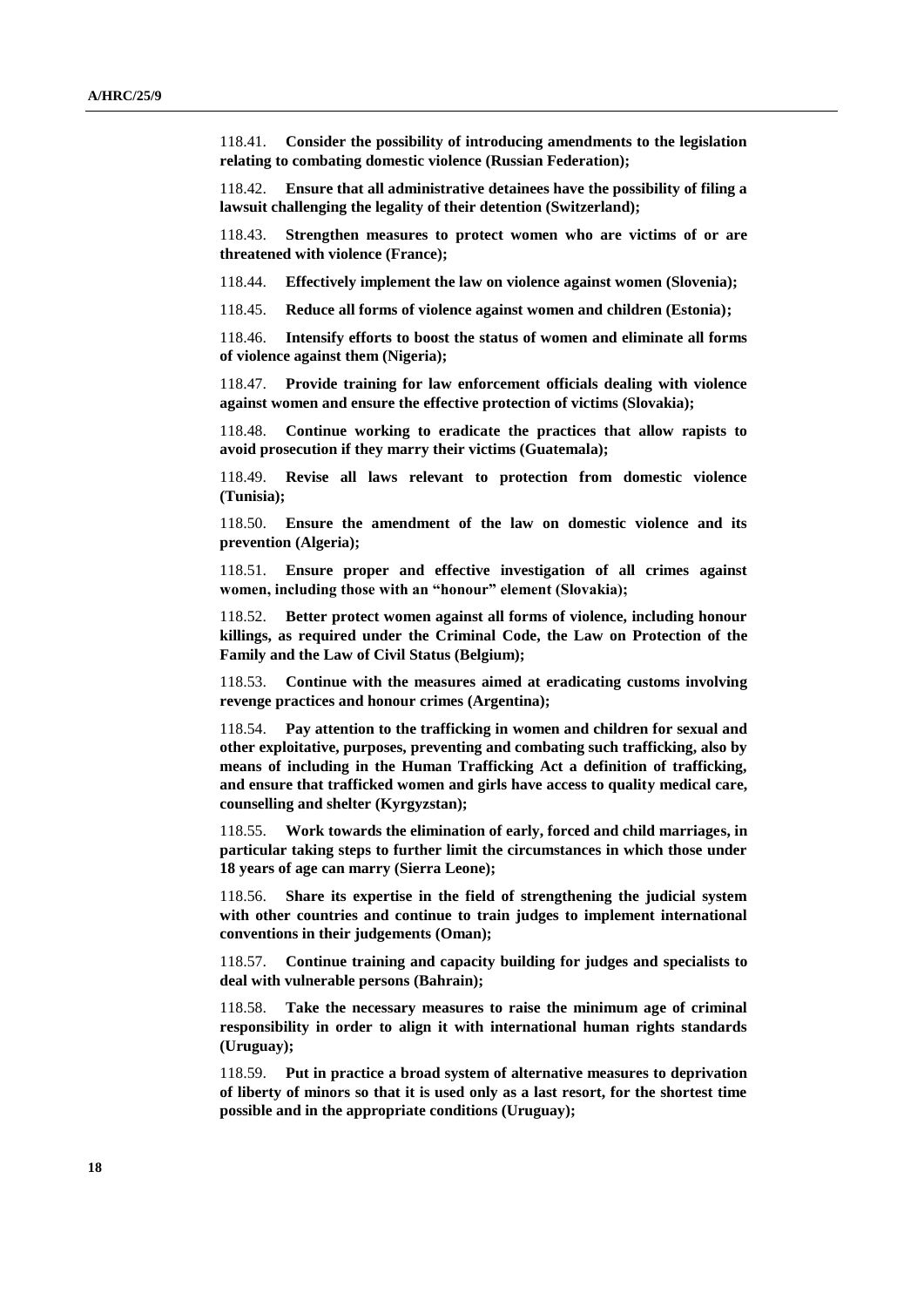118.60. **Limit the use and duration of administrative detention (France);**

118.61. **Take measures aiming at further ensuring for the administrative detainees, duly supported by legal assistance, their right of taking proceedings before a court to challenge the lawfulness of their detention (Italy);**

118.62. **Ensure respect of fair and equitable judicial proceedings (France);** 

118.63. **Guarantee in law the right to representation for defendants and carry out the necessary actions to implement it in practice (Mexico);**

118.64. **Adopt further law amendments to abolish the State Security Court or, at a minimum, ensure that civilians are not tried for crimes not listed under the jurisdiction of the court and either release political activists in detention or try their cases in civilian courts (Netherlands);**

118.65. **Establish operational mechanisms to receive complaints of any racist acts, investigate them and issue sanctions and compensation commensurate with their seriousness (Sierra Leone);**

118.66. **Abolish or amend all Penal Code articles that place impermissible restrictions on the freedom of expression (Norway);**

118.67. **Amend the law to ensure greater guarantees for freedom of opinion and expression in line with article 15(1) of the amended Jordanian Constitution and articles 19 of the International Covenant on Civil and Political Rights (United Kingdom of Great Britain and Northern Ireland);**

118.68. **Take appropriate legislative steps to ensure the full protection of the right to freedom of opinion and expression, in particular with regard to electronic publications and online journalism (Germany);**

118.69. **Ensure that the legislation and the State respect articles 19 and 21 of International Covenant on Civil and Political Rights, which guarantee freedom of expression and freedom of association and assembly (Spain);**

118.70. **Promote and uphold freedom of the media and the right to freedom of expression and to ensure that legislation and State practice are brought in line with article 19 of the International Covenant on Civil and Political Rights; (Austria);**

118.71. **Review the Press and Publications Law in order to fully guarantee freedom of expression (Spain);**

118.72. **Fully ensure the right to exercise freedom of expression, including Internet freedom, and, in this respect, amend the regulations for online media (Estonia);**

118.73. **Guarantee freedom of opinion and expression in accordance with the International Covenant on Civil and Political Rights (France);**

118.74. **Revise the law on the press and publications to reduce restrictions on the information on the Internet (France);**

118.75. **Ensure in law and judicial practice, the proportionality of sentences for defamation or expression offences (France);**

118.76. **Re-evaluate the recent amendments to the Press and Publications Law, the Law of Information System Crimes and the Penal Code which threaten the right to freedom of expression, in particular online (Austria);**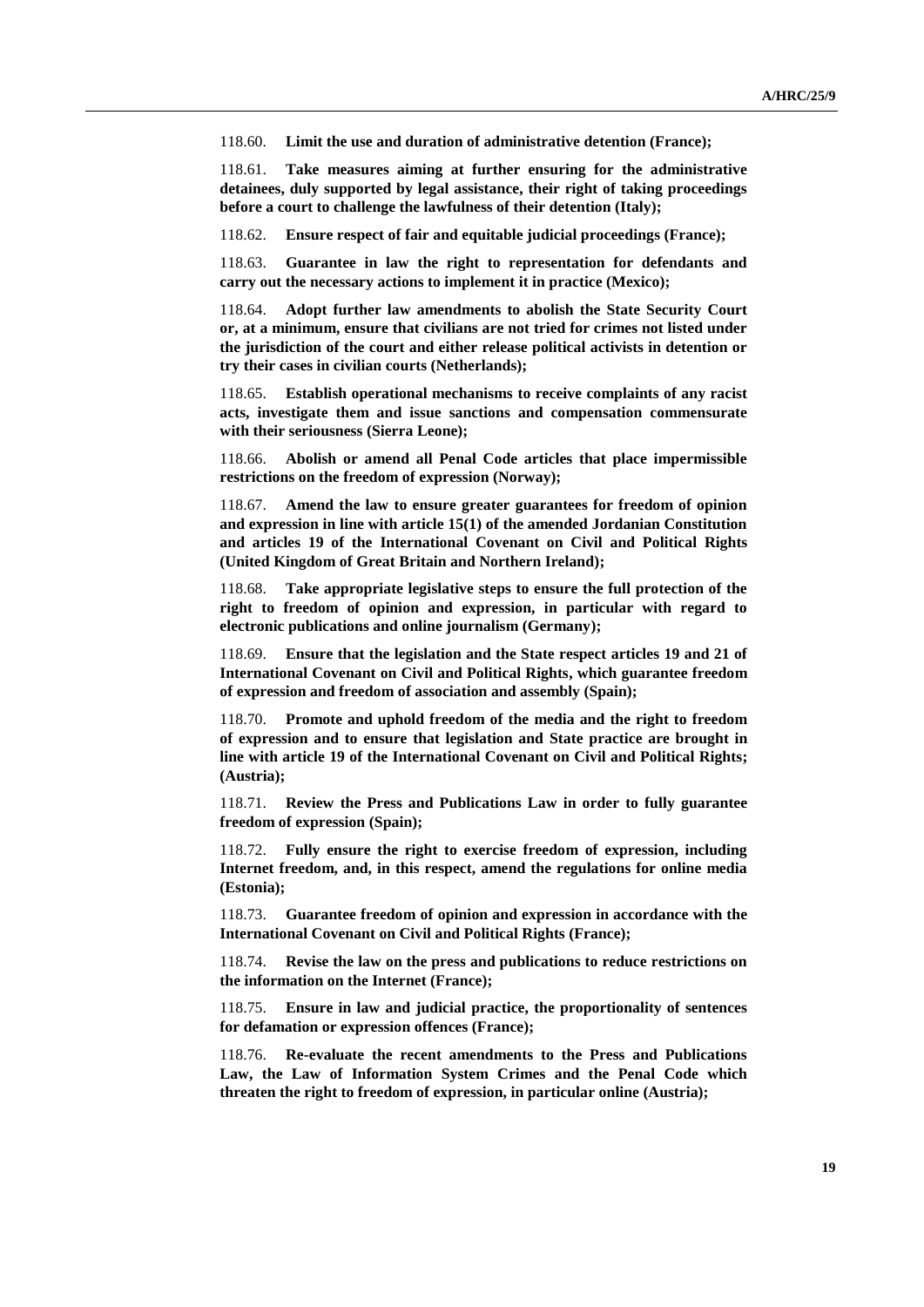118.77. **Conduct impartial investigations into all cases of attacks, harassment and intimidation of journalists and bring perpetrators to justice (Austria);**

118.78. **Amend the Press and Publications Law to allow for open channels of public communication in print and online media and for greater access to public information in order for citizens to participate more meaningfully in the public sphere (United States of America);**

118.79. **Start a dialogue with relevant stakeholders and civil society with a view to revise the Press and Publications Law and its last amendments, adopted in September 2012 (Italy);**

118.80. **Continue efforts to execute the national media strategy in cooperation with all relevant partners (Kuwait);**

118.81. **Take measures to allow peaceful public meetings to be held freely and avoid using politicized charges and vague terminology which prevent citizens from exercising their freedom of assembly and association (Mexico);** 

118.82. **Continue to promote women's political participation and representation at national and local levels, including in the cabinet, political parties and the judicial system (Thailand);**

118.83. **Exert more effort to promote women's participation in public life through executing the national strategy for Jordanian women 2012–2015 (Qatar);**

118.84. **Continue to tackle the issue of women's empowerment in the light of the recommendations emerging from this review and of those made by the relevant treaty bodies (Nicaragua);**

118.85. **Continue to pursue policies with the view of better promoting participation of women in the political life (Greece);**

118.86. **Consider launching awareness-raising campaigns on the empowerment of women in public and political life (Turkey);**

118.87. **Take further measures to increase the participation of women in political life (Rwanda);**

118.88. **Continue with its efforts to promote women's participation in the political sphere (Turkey);**

118.89. **Continue efforts to increase women's participation in political life, both in elected positions and in discretionary appointments (Costa Rica);**

118.90. **Continue its ongoing efforts in promoting and enhancing women's political participation, including through the implementation of the national coalition this strategy for the period 2012–2017 (Indonesia);**

118.91. **Redouble efforts to ensure the empowerment of women in political and economic plans in order to reduce gender inequalities (Djibouti);**

118.92. **Continue its measures in fostering women's advancement, including intensifying efforts to increase the number of women in decision-making posts (Malaysia);**

118.93. **Adopt further measures to increase the participation of women in political life, including to serve as senior level officials in the executive and judicial branches, at the national and local levels (Maldives);**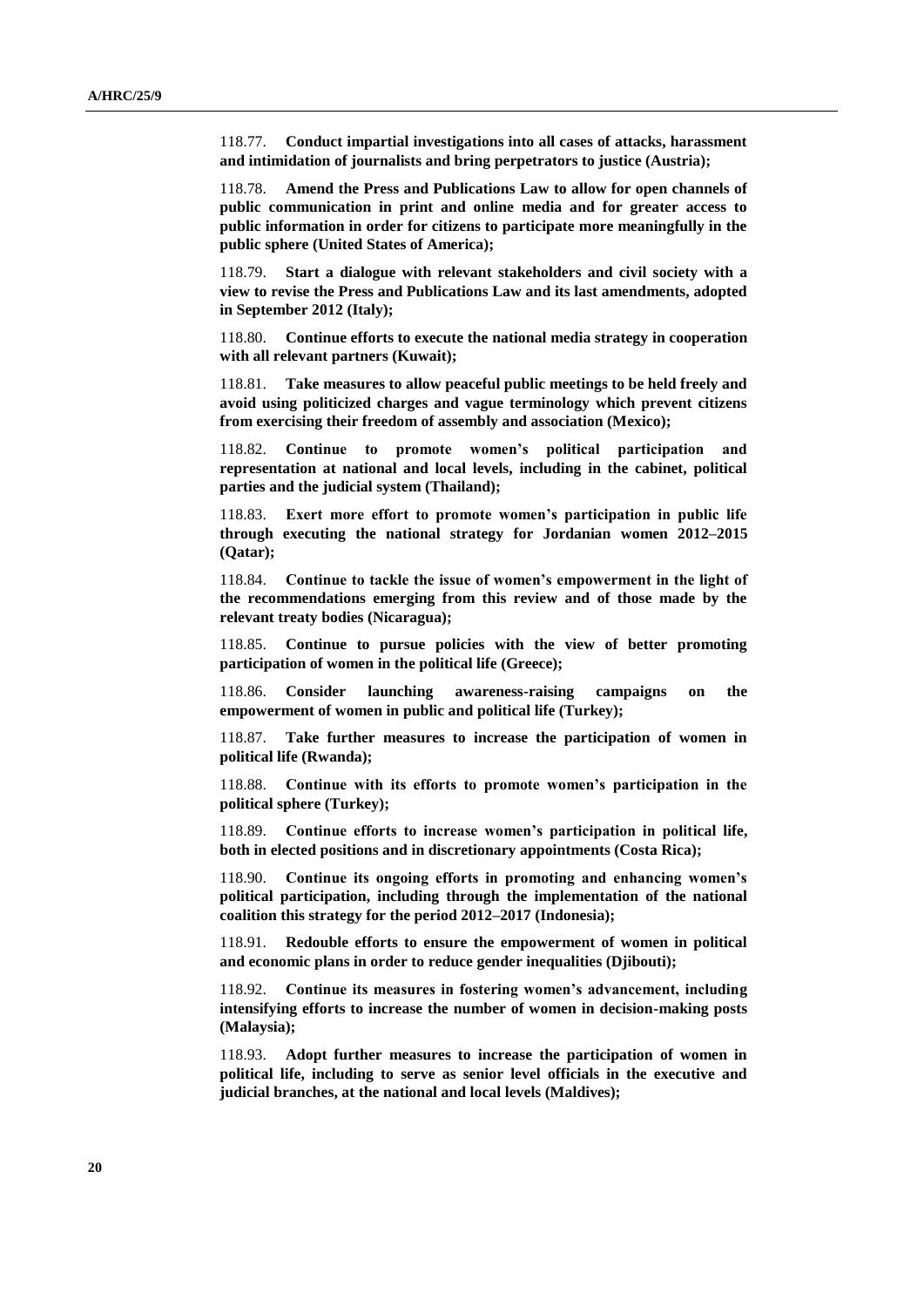118.94. **Continue the efforts which aim at expanding the inclusion of the general public in the decision-making process (Lebanon);**

118.95. **Strengthen labour protections for all workers in Jordan, with special emphasis on migrants, children, and domestic workers (United States of America);**

118.96. **Ensure through the Labour Code, as well as in practice, the protection of the rights of all workers in Jordan, regardless of their origin (France);**

118.97. **Revise current labour laws (Iraq);**

118.98. **Increase the work on promotion of women's participation in the labour market (Lebanon);**

118.99. **Increase the protection of female domestic workers through amending systems and procedures (State of Palestine);**

118.100. **Redouble the efforts to eradicate poverty and unemployment (Cuba);**

118.101. **Continue the efforts to promote and protect the right to health and the right to education for its people in order to further improve the standard of living for all (Brunei Darussalam);**

118.102. **Continue to undertake measures to eliminate poverty and combat unemployment (Sri Lanka);**

118.103. **Promote awareness of the rights of those receiving social benefits and advocate them through adequate campaigns (Iraq);**

118.104. **Expand in the acquisition of social services benefits from specialized organizations through agreements that are periodically renewed (Iraq);**

118.105. **Create independent monitoring mechanisms for the control of institutions and centres for social care (Morocco);**

118.106. **Ensure the use of electronic monitoring systems in centres and institutions that provide social care (Morocco);**

118.107. **Ensure the promotion of the family and its protection from social, health and security threats (United Arab Emirates);**

118.108. **Continue efforts to improve the health-care system, especially for girls and boys (Cuba);**

118.109. **Continue its efforts to improve access to quality education for all (Singapore);**

118.110. **Adopt legislation protecting women with mental disabilities from forced sterilization (Hungary);**

118.111. **Take further measures towards the full realization of the national strategy for the protection of persons with disabilities (Russian Federation);**

118.112. **Continue with efforts to raise the living standards of persons with disabilities (Nigeria);**

118.113. **Further intensify its efforts to raise the living standards of persons with disabilities, in particular to support their right to social inclusion and selfreliance (Malaysia);**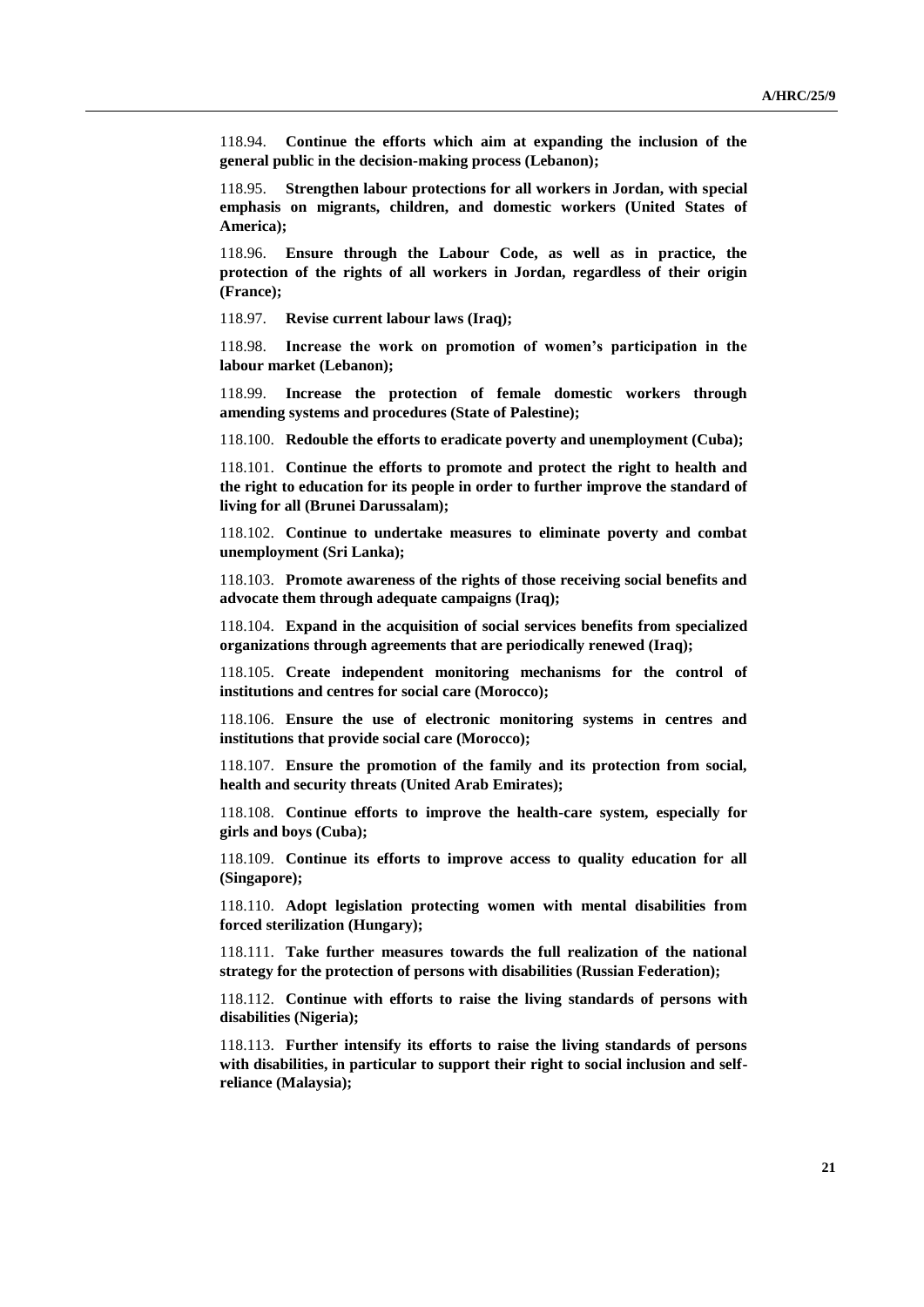118.114. **Improve access for persons with disabilities to public facilities, including schools (United States of America);**

118.115. **Continue its successful efforts to improve the living conditions of persons with disabilities (Bolivarian Republic of Venezuela);**

118.116. **Strengthen in the field the rights of persons with disabilities despite difficulties (Djibouti);**

118.117. **Continue efforts in requesting support to intensify the abilities of Jordan to respond to the needs of Syrian refugees who are present on Jordanian territory (Qatar);**

118.118. **Further properly accommodate refugees in the country with the further support of international bodies and donors (China);**

118.119. **Continue national efforts in granting humanitarian aid to the Syrian refugees with the support of the international community (Saudi Arabia);**

118.120. **Pursue a policy of protecting and promoting the rights of migrant workers (Djibouti);**

118.121. **Continue to adopt strategies and enforce policies and procedures needed to ensure the protection and the respect of migrant workers; halt all means of discrimination in the workplace; ensure equality in salaries and benefits and ensure the efficiency of the justice mechanisms (Egypt);**

118.122. **Continue its efforts with a view to ensuring the protection and promotion of the rights of foreigners working in Jordan (Indonesia);**

118.123. **Strengthen efforts to safeguard the rights of women migrant workers (Sri Lanka);**

118.124. **Amend labour laws to ensure increased protection for migrant workers in the Jordanian labour market (United Arab Emirates);**

118.125. **Continue its efforts to ensure access to water by improving water services (Bangladesh);**

118.126. **Further improve social security, health and employment of the population (China).**

119. **The following recommendations will be examined by Jordan which will provide responses in due time, but no later than the twenty-fifth session of the Human Rights Council in March 2014:**

119.1. **Ratify the Agreement on Privileges and Immunities to the International Criminal Court (Estonia);**

119.2. **Consider the recommendation of the special rapporteur on violence against women who expressed concern that the violence has resulted in the form of a culture of impunity (Chile);**

119.3. **Consider the inclusion of "gender" among the criteria of discrimination (Romania);**

119.4. **Enshrine equality before the law for all persons within the Jordanian jurisdiction, including the amendment of the Personal Status Act to address discrimination against women in relation to inheritance, the right to work, divorce and guardianship (Sierra Leone);**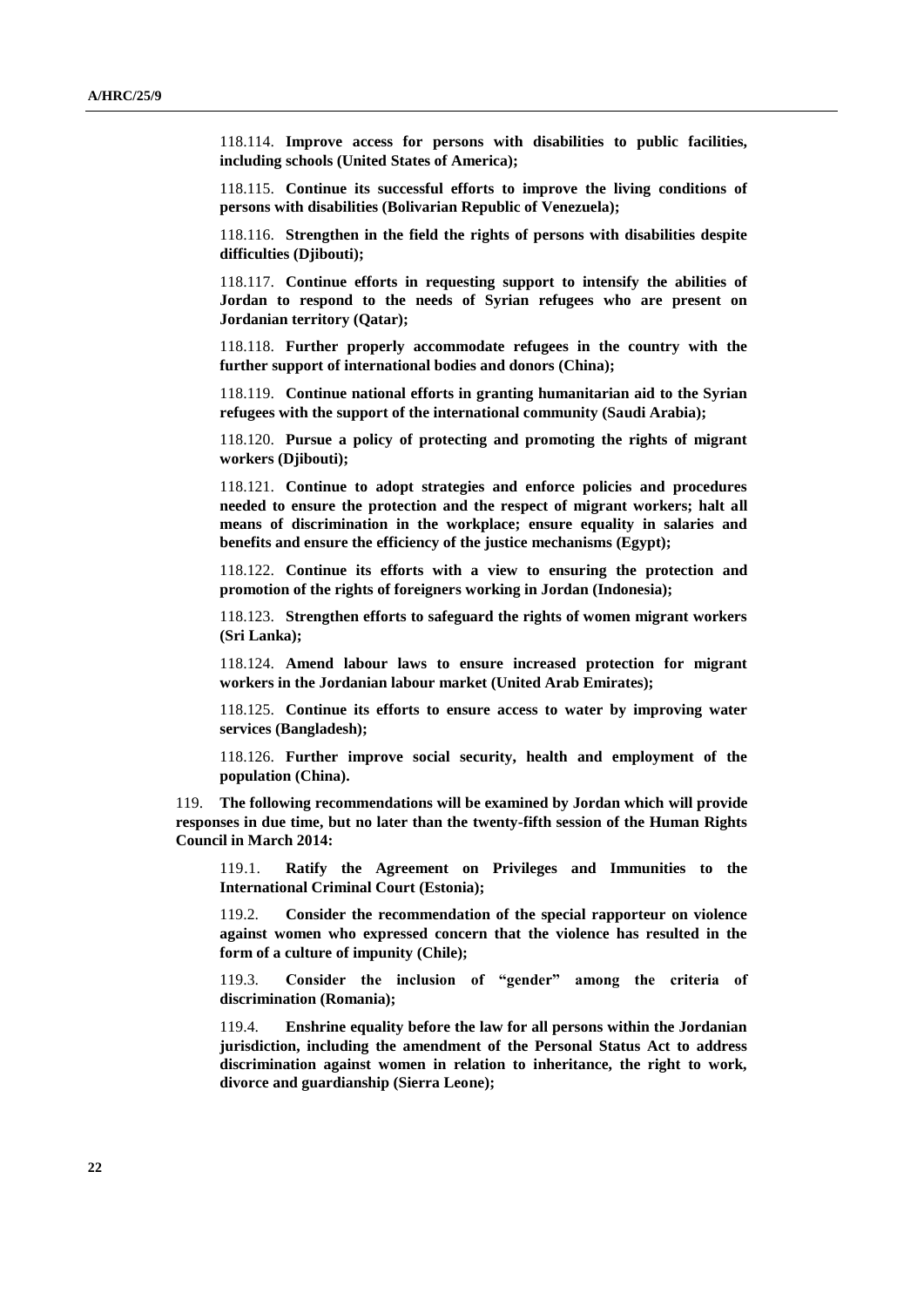119.5. **Officially and publicly condemn all acts of torture and ill-treatment so that they do not remain unpunished, resorting to civilian and not to military justice (Spain);**

119.6. **Adopt targeted measures to ensure the full implementation of the Convention against Torture and Other Cruel, Inhuman or Degrading Treatment or Punishment including by disseminating information to increase awareness among law enforcement personnel, by making sure that there is no impunity for acts of torture and by providing redress and adequate compensation to victims of torture (Germany);**

119.7. **Remove extenuating circumstances for "honour" killings (France);**

119.8. **Rescind the recent amendments to the Penal Code, Press and Publications Law and the Law of Information System Crimes (Norway);**

119.9. **Amend the Press and Publications Law to promote an open and free press, including by broadening the definition of a journalist and by removing fines and the requirement for permission prior to publication, and ensuring freedom of Internet media (Canada);**

119.10. **Take measures to strengthen the freedom and independence of the media, particularly electronic media, and consider removing the registration requirement for independent Internet sites (Mexico);**

119.11. **Amend the Law on Societies to remove undue restrictions and facilitate the ability of civil society organizations to seek, secure and use resources, including foreign funding, in order to ensure the full enjoyment of the right to peaceful assembly and association (Ireland);**

119.12. **Take measures to foster an enabling environment for civil society, including by amending the Societies Act to remove the restrictions on the establishment of civil society organizations, eliminate the role of government in civil society organizations, including in appointing State employees to newly established civil society organizations, remove the requirement for Cabinet approval of foreign funding for civil society organizations as well as any other undue restrictions and controls by the Government on them (Canada);**

119.13. **Adopt laws that guarantee the rights of refugees and asylum seekers, that establish the prohibition of expulsion, return and extradition of a person to another State in case that there are well-founded reasons to believe that this person would be in danger of being subjected to torture or ill-treatment (Uruguay).**

120. **The recommendations below did not enjoy the support of Jordan:**

120.1. **Consider acceding to the 1951 Convention relating to the Status of Refugees and its Protocol (Rwanda);**

120.2. **Accede to the Convention relating to the Status of Refugees and Convention on the Reduction of Statelessness (Uruguay);**

120.3. **Ratify the Optional Protocols to the International Covenant on Civil and Political Rights (Romania);**

120.4. **Abolish the death penalty in law and ratify the Second Optional Protocol to the International Covenant on Civil and Political rights (France);**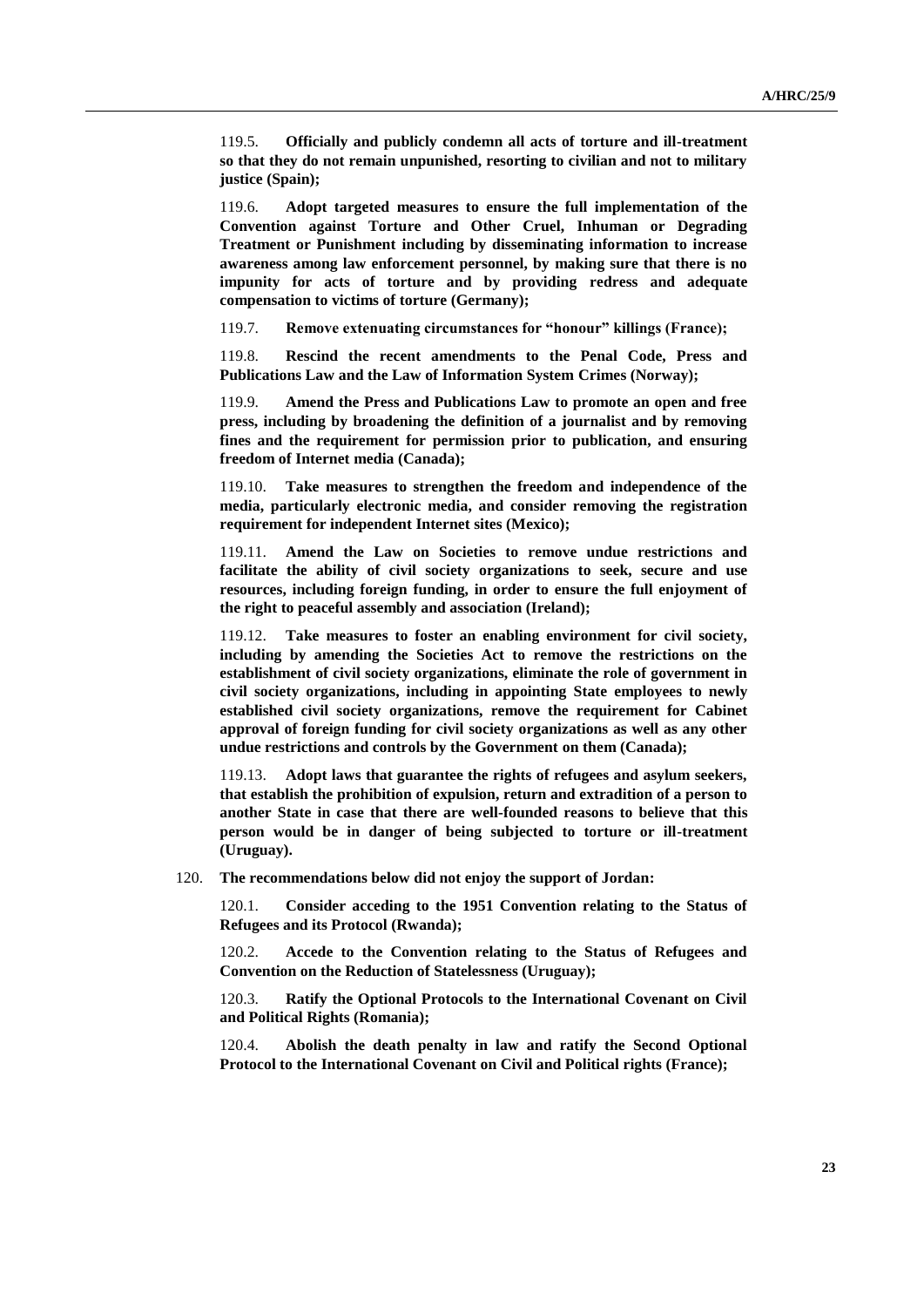120.5. **Consider withdrawing their reservations to articles 9 para. 2, and 16 para. 1(c), (d) and (g) of the Convention on the Elimination of All Forms of Discrimination against Women (Slovakia);**

120.6. **Lift reservations to articles 9 and 16 of the Convention on the Elimination of All Forms of Discrimination against Women relating to nationality and to discrimination in family relations (Norway);**

120.7. **Lift the remaining reservations to the Convention on the Elimination of All Forms of Discrimination against Women, as well as the reservations made to the Convention on the Rights of the Child (Slovenia);**

120.8. **Ratify the Optional Protocol to the Convention on the Elimination of All Forms of Discrimination against Women (Belgium);**

120.9. **Lift all its reservations to the Convention on the Elimination of All Forms of Discrimination against Women (Belgium);**

120.10. **Lift the reservation to Article 9(2) of the CEDAW Convention (Brazil);**

120.11. **Withdraw its reservations to article 9 paragraph 2 of the Convention on the Elimination of All Forms of Discrimination against Women (Maldives);**

120.12. **Consider the possibility to withdraw the reservation to article 9 of the Convention on the Elimination of All Forms of Discrimination against Women with the aim of providing Jordanian women with the right to pass on the nationality to their children (Ecuador);**

120.13. **Ratify the Optional Protocol to the Convention against Torture and Other Cruel, Inhuman or Degrading Treatment or Punishment (Costa Rica);**

120.14. **Consider positively acceding to the Optional Protocol to the Convention against Torture and Other Cruel, Inhuman or Degrading Treatment or Punishment (Italy);**

120.15. **Strengthen protection provided for persons deprived of their liberty, preferably by ratification of the Optional Protocol to the Convention against Torture and other Cruel, Inhuman or Degrading Treatment or Punishment (Denmark);**

120.16. **Consider making the declarations under Articles 21 and 22 of the Convention against Torture and Other Cruel, Inhuman or Degrading Treatment or Punishment (Germany);**

120.17. **Ratify the Optional Protocol to the Convention against Torture and Other Cruel, Inhuman or Degrading Treatment or Punishment and establish a national preventive mechanism (Switzerland);**

120.18. **Ratify the Optional Protocol to the Convention against Torture and Other Cruel, Inhuman or Degrading Treatment or Punishment (Estonia);**

120.19. **Consider ratifying the Convention on the Protection of the Rights of All Migrant Workers and Members of Their Families (Rwanda);**

120.20. **Consider ratifying the Convention on the Protection of the Rights of All Migrant Workers and Members of Their Families (Philippines);**

120.21. **Ratify the Convention on the Protection of the Rights of All Migrant Workers and Members of Their Families (Chad);**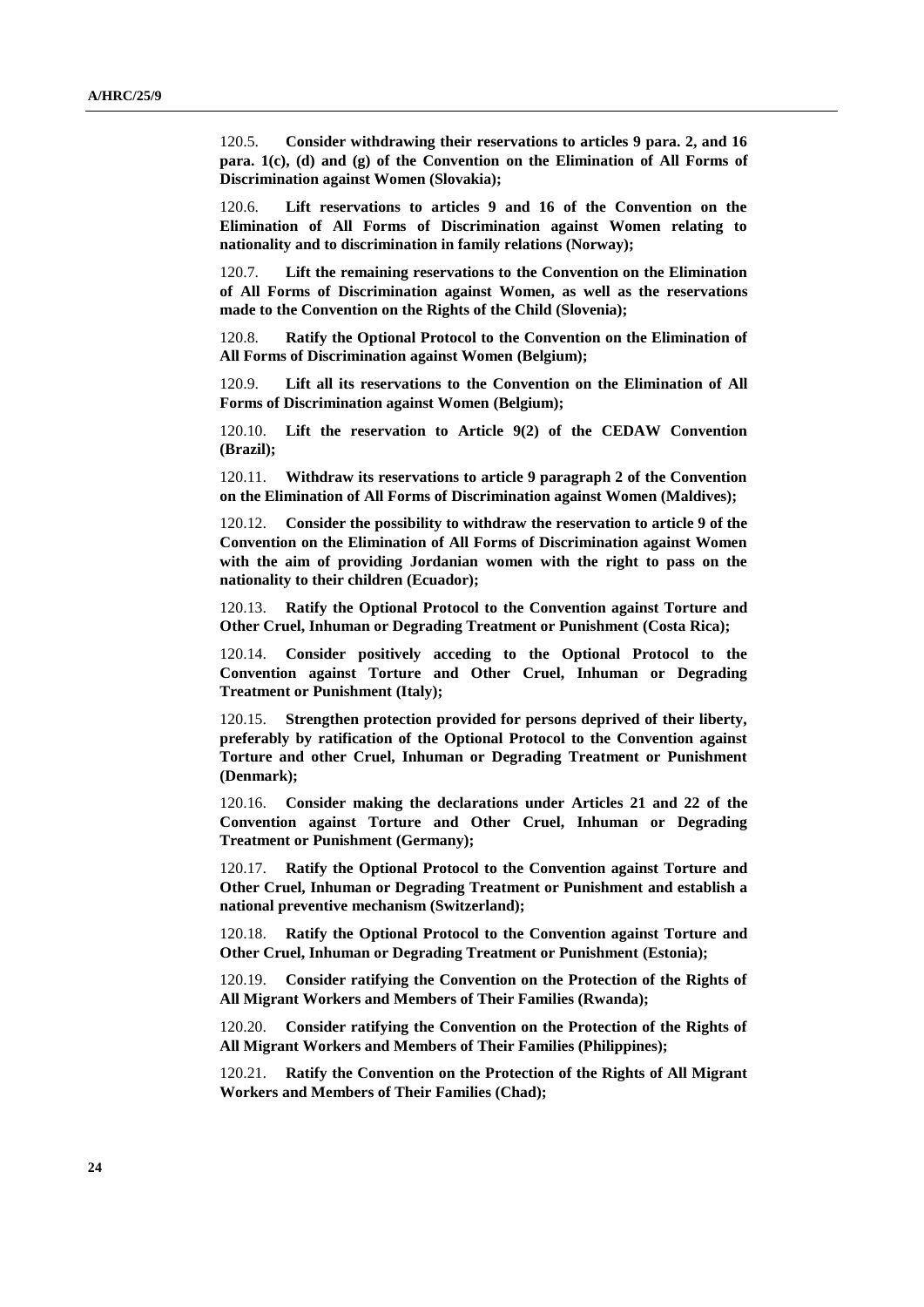120.22. **Consider ratifying International Labour Organization Convention No. 189 (2011) concerning decent work for domestic workers (Philippines);**

120.23. **Intensify efforts to repeal all provisions discriminating against women that still persist in its domestic laws, with the aim of guaranteeing full compliance with provisions of the Convention on the Elimination of All Forms of Discrimination against Women and other international standards (Uruguay);**

120.24. **Amend the law so that it allows women married to foreigners to pass on their Jordanian nationality to their children and thus allow these children access to basic education and health services (Netherlands);**

120.25. **Consider the introduction of possible amendments to its national legislation on citizenship and nationality, so that, with respect to such issues, men and women are treated on an equal basis before the law (Cyprus);**

120.26. **Amend the Citizenship and Nationality Law to enable Jordanian women to pass on their nationality to their children and spouses on an equal basis with Jordanian men (Norway);**

120.27. **Go one step further and abolish completely the death penalty in its national legislation (Switzerland);**

120.28. **Establish an official moratorium on executions with a view to abolishing the death penalty and acceding to the Second Optional Protocol to the International Covenant on Civil and Political Rights on the abolition of the death penalty (Australia);**

120.29. **Officially and publicly condemn all acts of torture and ill-treatment and ensure transparent, effective and impartial investigations into any alleged cases as well as ratify the Optional Protocol to the Convention against Torture and Other Cruel, Inhuman or Degrading Treatment or Punishment (Austria);**

120.30. **Prevent cruel, inhuman and degrading treatment in all places of detention, fight against impunity of perpetrators of such acts and recognize the competence of the Committee against Torture and Other Cruel, Inhuman or Degrading Treatment or Punishment (France);**

120.31. **Remove jurisdiction over torture cases involving police and prison abuse from the Police Court to civil courts (Brazil);**

120.32. **Repeal the provisions in the revision of the Penal Code which criminalize defamation of political or religious entities and align its legislation on freedom of expression with international standards in this field (Belgium);**

120.33. **Amend the Penal Code to ensure its articles, in particular article 149, cannot be used as a mechanism to refer genuine political activists (United Kingdom of Great Britain and Northern Ireland);**

120.34. **Ensure efforts to continue amending the Electoral Law of 2010 with the aim that Jordanians of all ethnic origins as well as non-national residents are proportionally represented in national affairs (Chile).**

121. **All conclusions and/or recommendations contained in the present report reflect the position of the submitting State(s) and/or the State under review. They should not be construed as endorsed by the Working Group as a whole.**